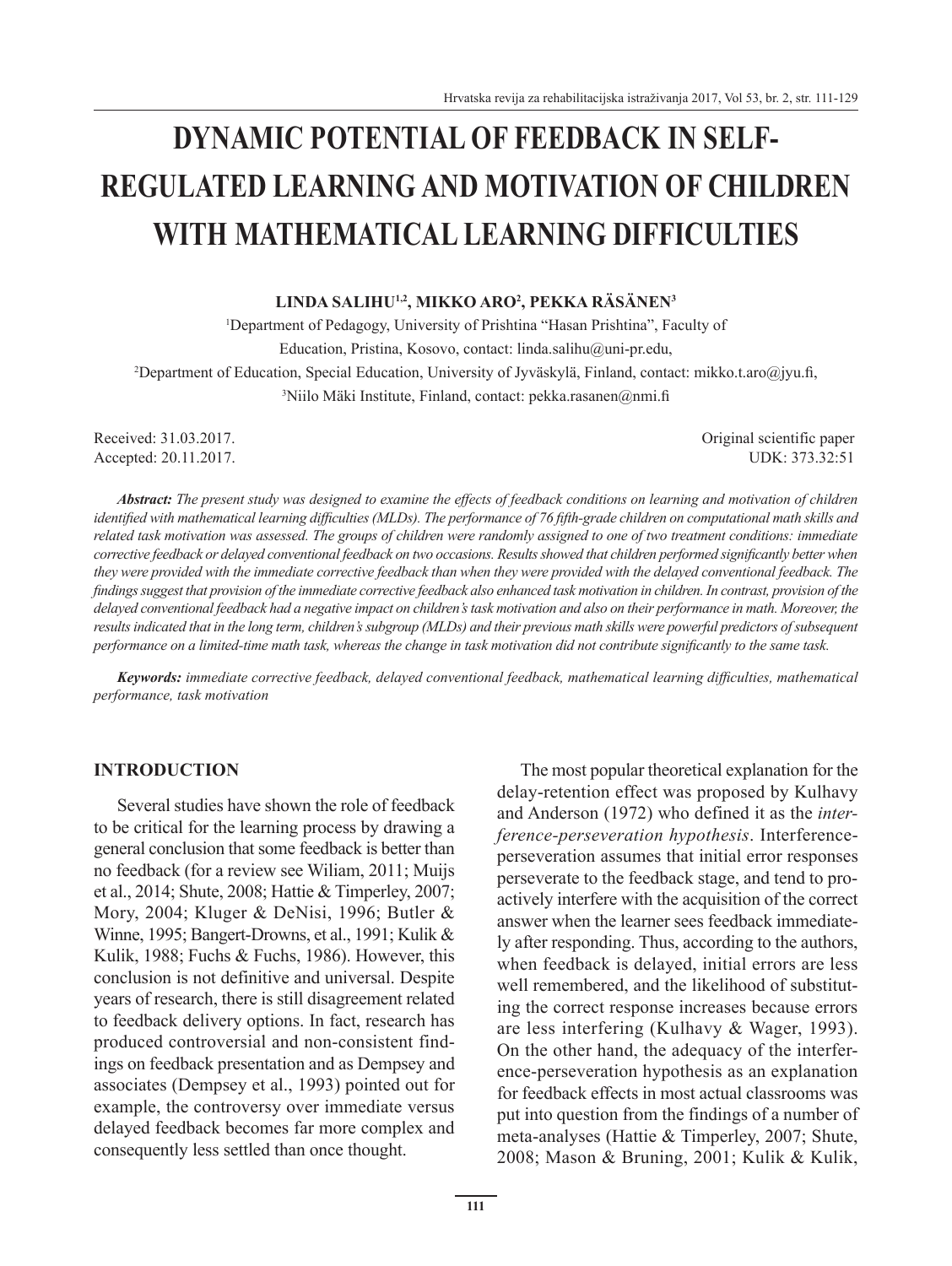1988). The findings suggest that delaying feedback for struggling learners may prove to be frustrating and detrimental to their knowledge and skill acquisition, because these learners do not yet possess a solid base of knowledge and skills to enable successful task completion on their own, so they need assistance to confirm and verify their solutions during performance, not after it. Hence, the conclusion that immediate feedback is more effective to better facilitate learning (Hattie & Timperley, 2007; Shute, 2008; Mory, 2004) than delayed feedback in applied settings has led researchers to investigate further whether application of delayed feedback in practical learning situations is beneficial or not (e.g., Brosvic et al., 2006; Dihoff et al., 2005).

Over the past decade, researchers (Dihoff et al., 2005; Dihoff et al., 2003; Epstein et al., 2003) have developed and applied an assessment tool known as the Immediate Feedback Assessment Technique (IF-AT), through which individualised performance feedback is coupled with the opportunity to answer until correct. According to Dihoff and associates (2005), the provision of immediate feedback, the use of answer-until-correct, and the encouragement of active and independent learning are three cardinal principles of pedagogy that can be implemented in IF-AT. Several studies have reported the effectiveness of IF-AT by applying it across different populations, ranging from preschool children with developmental delays (e.g., Epstein et al., 2003) to university students in classroom examinations (e.g., Dihoff et al., 2003; Dihoff et al., 2004; DiBattista et al., 2009). In each of these studies, provision of immediate corrective feedback promoted acquisition, greater retention and greater correction of initially inaccurate strategies than when the same stimuli were completed in the absence of immediate feedback. A common feature and perhaps a common challenge of all the studies was the attempt to shape, strengthen and maintain behaviours in learners that ultimately reinforce regulation of their own learning.

With this in mind, over the years it has been argued that higher achievers are better monitors of their own performance in school subjects, particularly in mathematics, than lower achievers (Schunk, 1996). If this is the case, then lower achievers need assistance in developing the skills to provide internal feedback to themselves in order to self-regulate their own learning (Dempsey et al, 1993). Without a doubt, one of the mechanisms for reaching or not reaching this ultimate goal of learning is the kind of feedback that teachers use in mathematics instruction. It has been suggested that feedback that emphasises how a learner's level of achievement differs from others' sets up a comparative structure that causes the learner to focus on him- or herself and on his or her own ability, and thus may reduce the interest in task learning (Dweck, 2007; Boekaerts & Niemivirta, 2000; Hoska, 1993; Butler & Nisan, 1986; Butler, 1987). Conversely, teachers who provide feedback that actively involves learners in exploratory and discovery learning cause them to draw and direct attention back to the task demands and increase their interest in investing a higher level of effort (Keith et al., 2010). Along this line, several studies suggest that learners who are given the chance to improve in mathematics through active feedback will have a positive perception of ability and will retain a high level of motivation (Narciss & Huth, 2006; Hargreaves, 2013; Schunk, 1996; Butler, 1987; Butler & Nisan, 1986). As Hoska (1993) noted earlier, a clear understanding of how learners respond to tasks can be gained only by understanding the dynamics of the learners' perspectives that motivate them to act in a certain manner (Hargreaves, 2013; Pekrun et al., 2002). It appears that one of the main functions of feedback during the learning process is not only to inform but also to motivate the learners to increase their efforts to self-adjust effectively to the learning task. Clearly, the motivational role of feedback is crucial for all learners, but for those learners who experience difficulties in learning and encounter repeated academic failure, this role is of especially critical importance.

Although the motivational function of feedback has been theoretically acknowledged by researchers (Hoska, 1993; Kulhavy & Wager, 1993), this role is largely ignored in research practice (Corbalan et al., 2009; Vollmeyer & Rheinberg, 2005). For instance, only one study to our knowledge (Narciss & Huth, 2006) has taken this element into consideration and demonstrated that feedback simultaneously functions as an inform-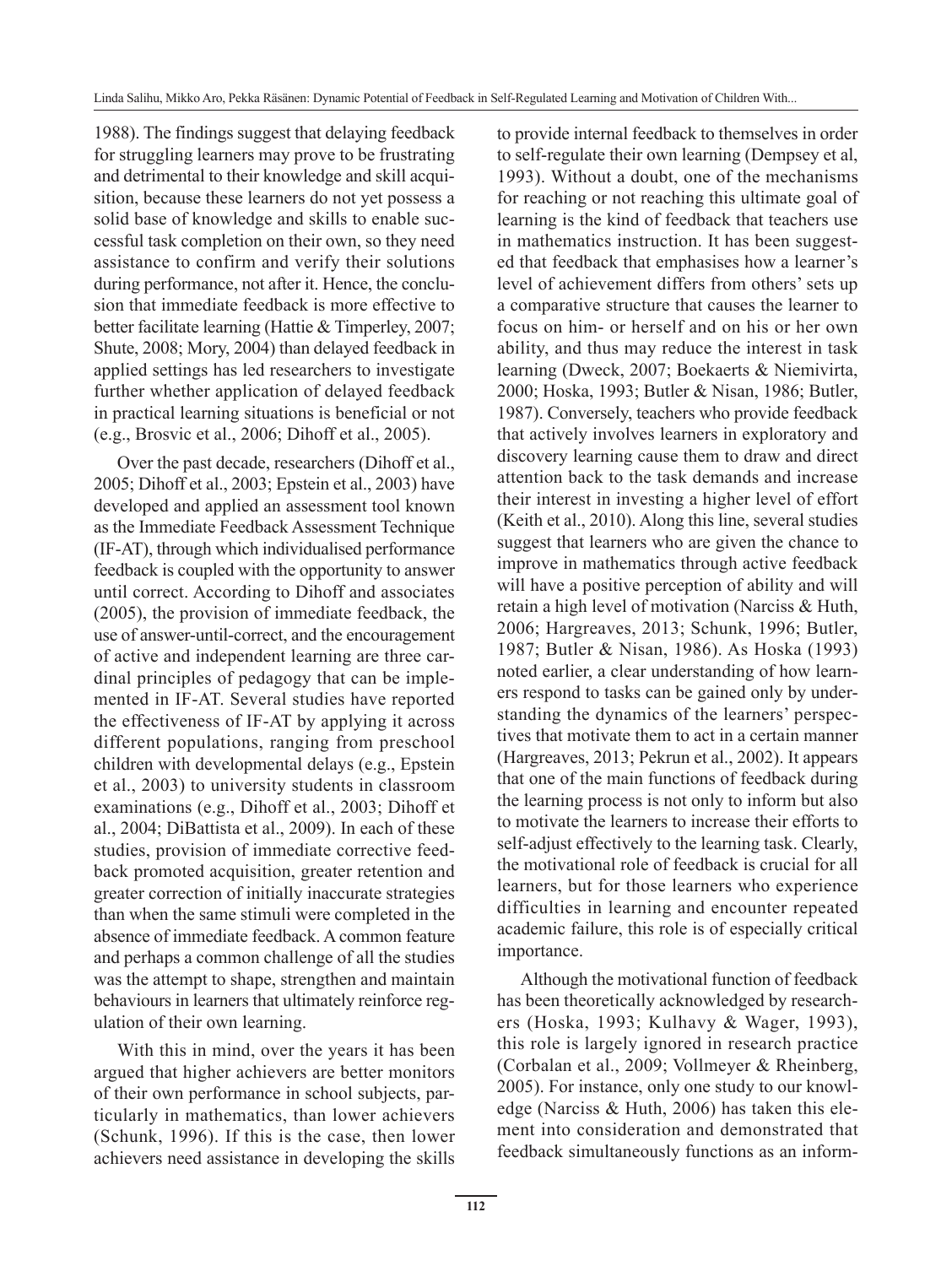er (cognitive component), reinforcer (behavioural component) and motivator (affective component) in mathematics learning. The tendency to deemphasise and--perhaps even worse--to artificially detach the motivational function from feedback is particularly disturbing when it is well-known that motivation is a powerful driving force for student learning and for approaching the task in a particular way (Pekrun et al., 2002; Pintrich, 2003, 1999; Keith et al., 2010; Hirvonen et al, 2012; Järvela et al., 2013). For this reason, it would be counterintuitive and counterproductive to investigate the informational function and motivational function of feedback separately.

The aim of the present study, therefore, was to broaden, as well as to deepen, the research focus on the effects of feedback. The purpose was to investigate simultaneously feedback effects on learning and motivation of children with mathematical learning difficulties (MLDs) by making comparisons between two conditions: immediate corrective feedback and delayed conventional feedback. The focus of interest was to examine how feedback conditions affect learning and motivation in computational math skills of children with MLDs.

On the basis of prior feedback studies, we predicted that immediate corrective feedback would be more beneficial for mathematical performance than delayed conventional feedback, because it encourages trial and error correction in understanding, thus maximising learning from task feedback without a direct intervention (Kluger & DeNisi, 1993). Moreover, it would actively involve children in exploration and discovery of correct answers, which in turn would make them continually responsible for investing increasing amounts of effort, as well as monitoring and regulating their own learning (Butler & Winne, 1995). Research also suggests that feedback should follow a response as closely in time as possible in order to be most effective (e.g., Mory, 2004; Brosvic et al., 2006; Dihoff et al., 2005; Epstein et al., 2003; DiBattista et al., 2009; Fuchs et al., 1991). In this way, immediate feedback should help fix errors in real time prior to being encoded into memory (Mason & Bruning, 2001; Wager & Mory, 1993), producing greater immediate gains and more efficient learning (Mason & Bruning, 2001; Shute, 2008).

We also predicted that immediate corrective feedback should have more positive effect than delayed conventional feedback on mathematical task motivation, because it provides useful cues to draw and direct attention back to the task and resolve the gap between the current level of performance and the desired level of performance (Butler, 1987; Kluger & DeNisi, 1996; Shute, 2008). Thus resolving this gap would increase the interest and motivate children to invest a higher level of effort and persist in seeking a correct answer (Hoska, 1993; Pintrich, 2003; Shute, 2008; Järvela et al., 2013).

Another issue of interest was to find out whether task motivation contributes to children's subsequent mathematical performance. It was assumed that along with initial math skills, intrinsic motivation and interest towards mathematics should be associated with high performance in mathematics (Aunola et al., 2006). Moreover, findings from several studies (Jordan et al., 2003; Geary et al., 2007; Geary et al., 2012) suggested that the role of children's subgroup in the development of math skills may also be a factor. Thus children's subgroup was also taken into consideration in order to thoroughly understand its contribution to subsequent performance in math skills.

# **METHOD**

# **Participants**

A total of 85 fifth-grade children  $(M = 139)$ months,  $SD = 5.5$  months) with MLDs participated in the present study. Of these, 48 were boys and 37 were girls. Participants were identified and drawn from a larger sample  $(N = 237)$  on the basis of poor performance on the RMAT mathematics achievement (Räsänen, 2004; Räsänen & Salihu, 2006). They came from eight classes of two urban  $(n =$ 31), one suburban  $(n = 29)$  and one rural  $(n = 25)$ primary school, selected randomly in two municipalities of Kosovo with middle to low socio-economic status. Based on the RMAT test score, all children who scored below the 35th percentile on national norms were included in the study. As suggested by prior research, there are two reasons for using this percentile cutoff. First, because it increases the possibility for picking up in the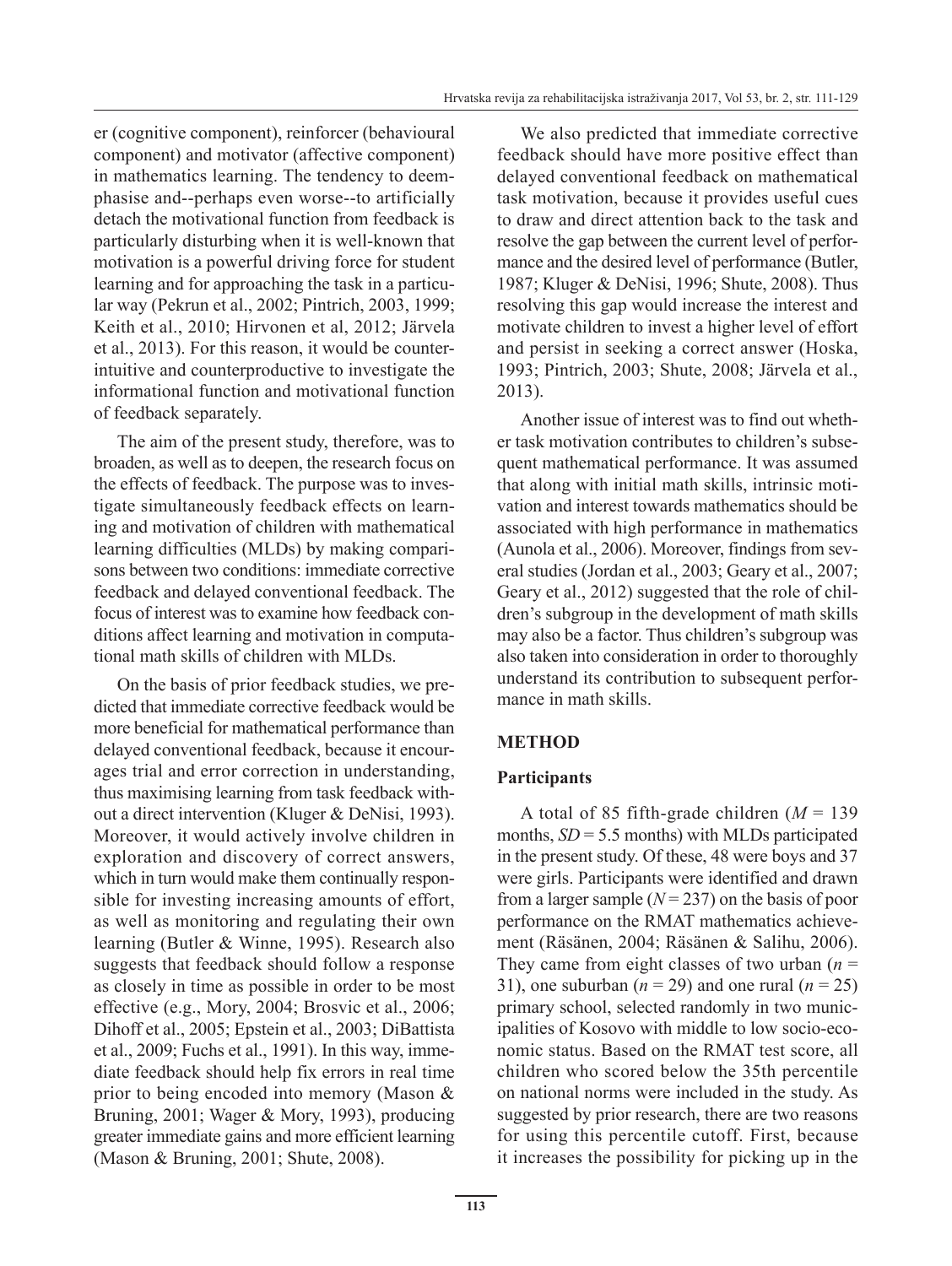screening those children who have serious MLDs (Hanich et al., 2001; Jordan et al., 2003; Geary et al., 2000; Jordan & Montani, 1997; Räsänen & Ahonen, 1995), and second, math achievement based on RMAT score may mask children's specific deficits because the test contains different types of items (see Mazzocco, 2007; Mazzocco & Myers, 2003; Gersten et al., 2005; Gersten et al., 2011, for a complete discussion). The subgroup of children comprised two categories of MLDs: children with low math achievement who scored above the 15th percentile on RMAT test and children with limited math ability who scored at or below the 15th percentile on RMAT (Geary et al., 2007; Fuchs et al., 2008). All children attended general education classes and none of them was receiving special educational services. Informed consent letters were sent to the parents of all children before intervention began. The parents of all but one child gave permission for their children to participate in the study. During the study, nine children moved to other schools and another one, for personal reasons, discontinued further participation. In the end, 75 children whose parents gave informed consent were considered in further analyses. Prior to its initiation the study protocol was approved by the Ministry of Education, Science and Technology Committee.

# **Design**

The effects of feedback conditions were investigated by a crossover experimental design with preand post-treatment measurements. Performance in arithmetic operations was examined two weeks prior to the intervention. After completion of the pretest, groups were randomly assigned to complete the first intervention period using one of the two feedback conditions (immediate or delayed), and they were switched to different conditions in the second intervention period. Participants provided with delayed feedback during the first intervention period received immediate feedback during the second intervention period and vice versa. The final testing was administered three months after each intervention period (summer break and winter break) with all participants completing the tasks and recording their responses on the answer forms in the absence of feedback.

### **Measures**

*Mathematics achievement*. The children's mathematical achievement was assessed in groups of 12–15 participants using the RMAT - Mathematical Achievement Test for Children 9–12 years Old (Räsänen, 2004; Räsänen & Salihu, 2006)*.* The original item selection for the RMAT was based on the idea of a restricted time for test completion to enable screening of many children in a short time (for more details see Räsänen, 2004). The test items were assessed first by conducting a pilot study with the Kosovo population. The Kosovo RMAT-test is a translation of the Finnish RMAT-test, and preliminary results showed that there was no need for major adaptation made to the items. This means that the original character of the Finnish RMAT-test items were not lost in the translation process. In Kosovo the test was used as a screening tool in order to identify children with mathematical difficulties a year and a half before the other data were collected. It was administered at two measurement points during 10 minutes of a class. Since RMAT was developed as a one-dimensional test (Räsänen, 2004), there is only one total score to interpret. The RMAT test is a quick screening tool that mainly consists of basic math skills, such as multi-digit calculations (e.g., 6000 – 627; 204 · 12), fractions and decimals (e.g.,  $3/10$ ; 5  $\cdot$  0.3), measurement (e.g., 91 = dl), and algebra tasks (e.g.,  $x : 20 = 8$ ). In the RMAT test, one point is given for each correct answer. Consequently, the total maximum score for the test is 56 points. The children were asked to solve as many problems as they could. The reliability and validity of the RMAT test has been shown to be sufficiently high in Finnish populations (Räsänen, 2004) and Swedish populations (Räsänen, Linnanmäki, Haapamäki, & Skagersten, 2008), and it has proven to be suitable for measuring mathematical skills of Kosovar children. As reported by Räsänen (2004), the Cronbach alpha reliability was  $.92 - .95$  at ages 9 –12; the correlation with the WRAT-R (Jastak  $&$ Wilkinson, 1984) was .547 – .659. The Cronbach alpha coefficient on the Kosovo sample was .916. The RMAT test was used two more times with the group of children identified as having MLDs with an interval of six months between the second and third assessments. The Cronbach alpha reliabilities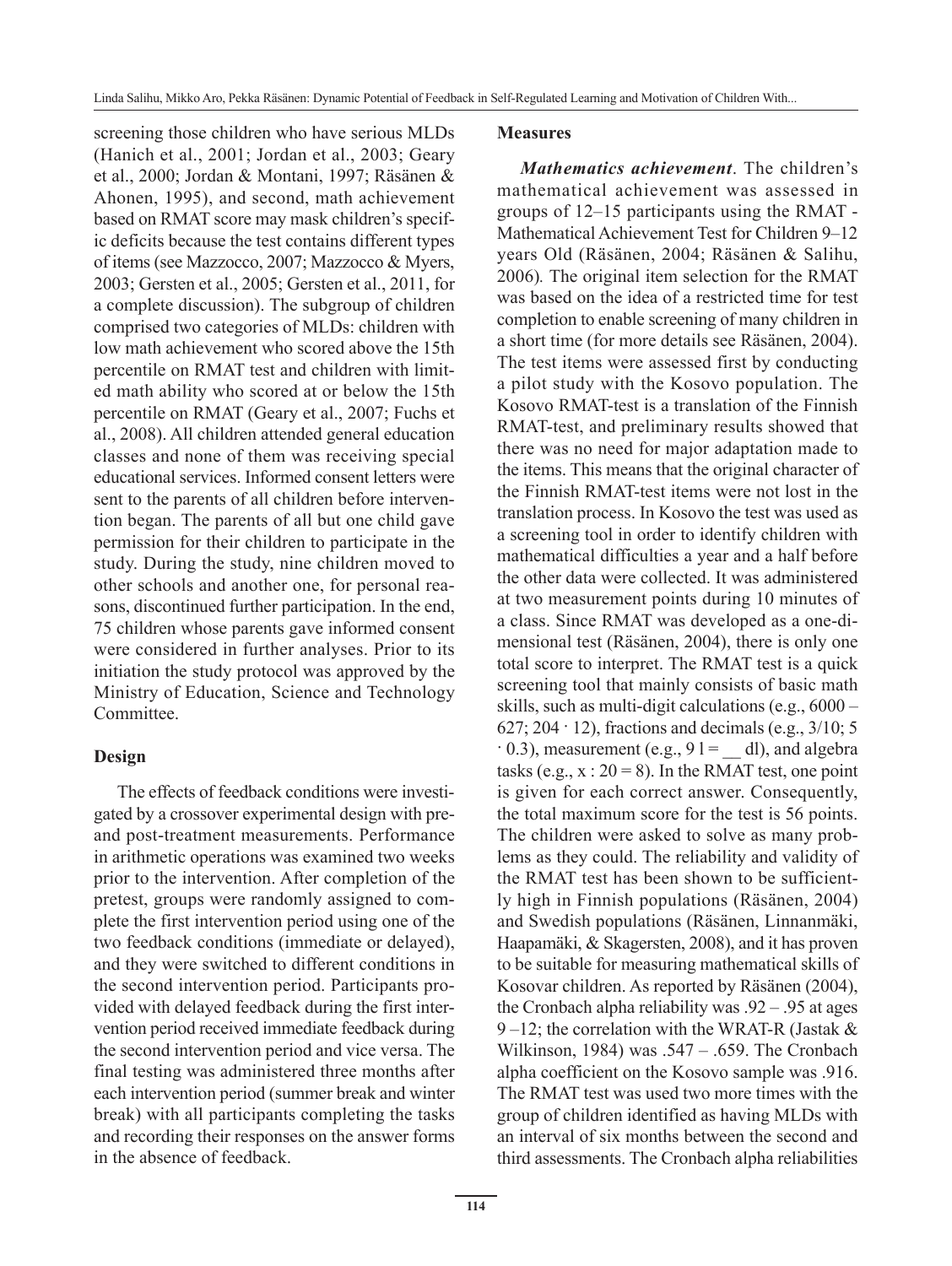on this sample at two measurement points were .892 and .912.

*Calculation skills*. The Mathematics Performance Test on Calculations (MPT-C; Salihu, 2008) comprised 25 items with one- and two-digit number combinations (addition, subtraction, multiplication, and division operations) and with four response options presented horizontally. It was administered at three measurement points (pre-treatment, post-treatment 1, and post-treatment 2) in a group classroom situation. The structure of the test was the same at all three measurement points. Children had 20 minutes to provide answers. The score was the number of correct answers. The Cronbach alpha reliabilities on this sample at the three measurement points were .889, .831, and .866.

*Weekly computational math skills.* The children's computational math skills were also assessed using a set of 10, one-and two-digit computational practice tasks (e.g.,  $8 + 25$ ;  $67 - 31$ ; 18 x 50). These tasks were presented on an A1 sheet as a set of addition tasks (e.g.,  $27 + 69$ ; first week), subtraction tasks (e.g.,  $54 - 37$ ; second week), multiplication tasks (e.g., 57 x 15; third week), division tasks (e.g., 63 : 9; fourth week), and combinations of these tasks (e.g.,  $37 + 21$ : 7; fifth week). Test items were selected and drawn mainly from primary school math textbooks or were prepared by the first author of this paper. The tasks were presented daily to children along with four proposed answers (i.e.,  $49 - 24$ ;  $A = 53$ ,  $B = 35$ ,  $C = 52$  or D  $= 25$ ) displayed horizontally on one page. Children recorded their answers on either the IF-AT form or on the answer sheet.

*Task motivation.* Children's task motivation was measured four times in an interview using the Task-value Scale for Children (TVS-C; Nurmi & Aunola, 1999). The scale consisted of nine items measuring children's task motivation in reading, writing and mathematics. In the measurement procedure, first the experimenter asked the child questions such as '*How much do you like mathematics/ reading/writing*?', '*How much do you like doing math/reading/writing-related tasks at school*?', and '*How much do you like doing math/reading/writing-related tasks at home*?' Then, a set of schematic pictures (with no points displayed beneath them) was shown to the child drawn to depict a five-point evaluative scale ranging from 5 (very much) to 1 (not at all) (Aunola et al., 2006). The child was then asked to point out the picture that most describes his or her liking of a particular subject (see Aunola et al., 2006). In this study only the children's task motivation related to mathematics was reported. The Cronbach alpha reliabilities on this sample at four measurement points ranged from .854 to .894.

*Nonverbal intelligence.* Children's general IQ was assessed using Raven's Standard Progressive Matrices (SPM) (1976) test. The SPM measures nonverbal reasoning with 60 items divided into five sets (A, B, C, D, and E), each made up of 12 problems which become progressively more difficult. The test was administered individually only at the pretest step. The test administrator presented a series of patterns and the child selected the missing piece from 6 or 8 possible choices. The score is the number of correct responses. The test is considered to be an efficient instrument to measure cognitive ability of subjects from childhood until adulthood (Raven et al., 1998).

# **Feedback conditions**

*Immediate corrective feedback.* The IF-AT (Dihoff et al., 2005; Brosvic et al., 2006) was used in a group classroom situation during the intervention period. The IF-AT form (see the sample form at epsteineducation.com) is a multiple-choice answer sheet with rows of rectangular answer spaces (i.e., A, B, C, D), corresponding to the alternatives for a number of multiple-choice items. For each item, the one box associated with the correct alternative has a small star in it, and the other boxes are blank. The form permits immediate delivery of corrective feedback on an item-by-item basis. Children in the immediate feedback condition scraped off an opaque, waxy coating covering an answer space on the IF-AT form to record their answers. If a star appeared the child received instant feedback that a correct response had been made; the absence of a star provided instant feedback that an incorrect response had been made. In case of an incorrect response, however, rather than simply exiting the task, the children were told to review the remaining response options, to continue to respond until discovering the correct answer and thus to exit each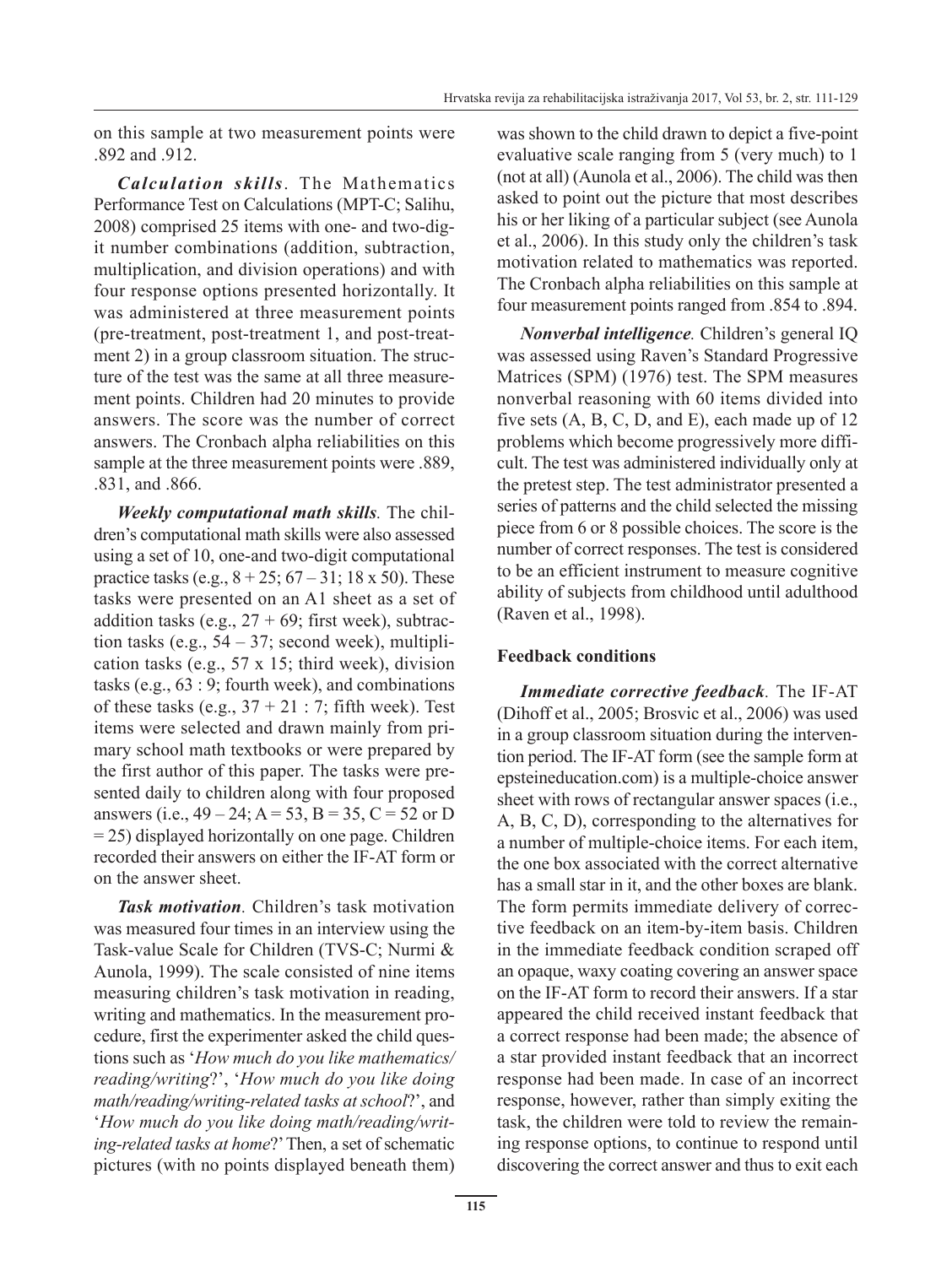task with the correct answer (Dihoff et al., 2005). At the beginning of the intervention, the procedure was carefully explained to the children. After completion of the tasks on each practice test, children were told to score themselves by assigning 5 points for the first choice, 3 points for the second try, 2 points for the third try and 1 point for the fourth try.

*Delayed conventional feedback.* Delayed conventional feedback meant that information about the child's performance in the previous session was shown just before the next practice session, in order to allow the student to use the information on his or her subsequent performance. It is common that performance score is given to the school-age children after completing the task in a transparent manner either in verbal or written form (see McMillan & Workman, 1998, for a complete discussion). In the first intervention period feedback contained the performance total score (knowledge of result) provided verbally, with no reference to individual test items. In the second intervention period, feedback contained the performance total score (knowledge of result) along with a reference to the correctness and incorrectness of individual test items provided in written form. In order to prevent and to avoid situations in which a child would compare his or her performance to that of peers, the delayed conventional feedback in the second period was provided in such a way that every child could focus on his/her own individual responses or performance on test items with no reference to what other children had done. The term '*delayed conventional feedback'* was used in this study, because this kind of feedback typically is most widely used by school teachers in assessment of students' performance (McMillan & Workman, 1998; Bangert-Drowns, et al., 1991; Kluger & DeNisi, 1996). In short, the delayed conventional feedback resembled the instructional practices that teachers use in their daily work.

#### **Procedure**

A total of 41 participants completed 25 practice sessions using the immediate feedback provided by the IF-AT form (see the form at epsteineducation.com), and the remaining 34 completed their calculations with delayed conventional feedback provided by the experimenter who verbally (first intervention period) or in written form (second intervention period) announced performance score (knowledge of result) for each child in each subsequent session. In addition, 34 participants provided with delayed feedback during the first intervention period received immediate feedback during the second intervention, while 41 participants provided with immediate feedback during the first intervention period received delayed feedback during the second intervention period. Responses in the delayed conventional feedback condition were recorded by the participants on an answer form using a pencil to circle the correct answer, whereas responses in the immediate feedback condition were recorded on the IF-AT form. The intervention was conducted five times a week during or after the children's regularly scheduled class period. Only one session was completed per day on each of five consecutive weeks. Practice sessions lasted 10 minutes, during which participants completed the 10-item math practice tasks in a regular group classroom situation. Group size varied between 7 and 15 participants  $(M = 10.9)$ ,  $SD = 2.8$ ). Both groups were provided with the same practice tasks. At the beginning of each session, children were allowed to use a piece of paper for their calculations, a pencil and an eraser. Each session consisted of 10, one- and two-digit computational tasks (e.g.,  $8 + 25$ ;  $67 - 31$ ; 18 x 50). The tasks were designed to become progressively more difficult across the practice tests. Children were instructed to use any strategy they wanted (i.e., counting on fingers, counting verbally, using tally marks, writing down an algorithm, retrieval and so forth) to get the correct answer. They were permitted to read or draw quietly if they completed the task before the end of the assigned time period. At posttest, upon the conclusion of the intervention period, each participant completed an interview assessing their task motivation in mathematics. All the tasks were presented by the first author.

# **RESULTS**

Raw scores were used in the data analyses. All the analyses were performed at significance level .01. One-way analysis of variance (ANOVA) was performed first to check for the initial equivalence of the groups. The groups of children in the two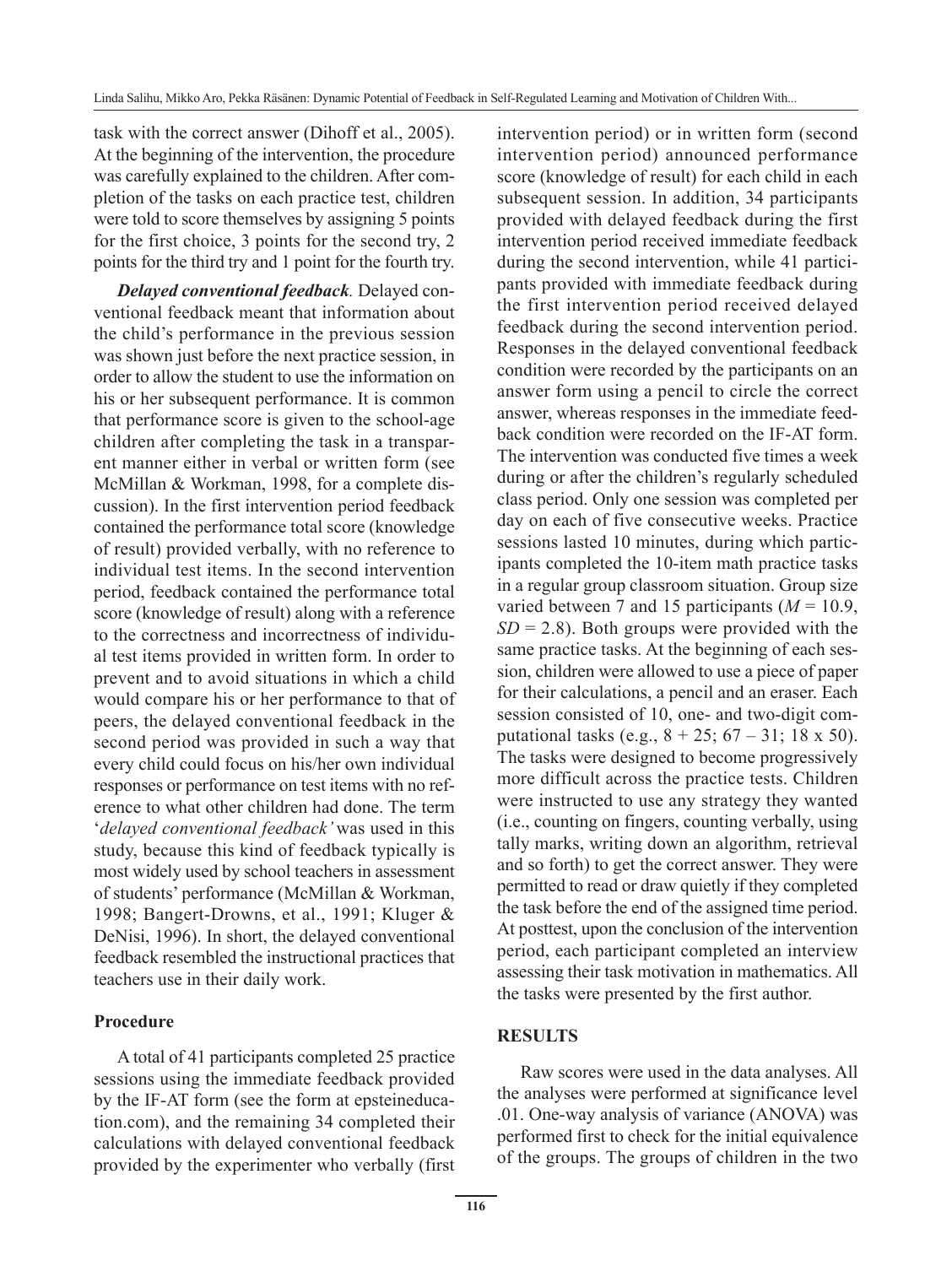conditions were equivalent in terms of the initial scores in pretreatment mathematical performance on MPT-Calculation,  $F(1, 73) = 0.82$ ,  $p = .776$ ; RMAT,  $F(1, 73) = 0.19$ ,  $p = .666$ ; and nonverbal reasoning,  $F(1, 73) = 0.10$ ,  $p = .751$ .

Repeated-measures ANOVA with the assessment time point as a within-subjects factor was then applied on two dependent variables, MPT-Calculation and RMAT tasks, using feedback condition (immediate vs. delayed) as a between-subjects factor (for the first intervention period and for the second intervention period). These analyses were performed because of carryover effects from the first intervention period. In Table 1, mean raw scores, standard deviations, and effect sizes are reported by condition. As presented in Table 1, after the intervention periods, the mean scores on MPT-Calculation and RMAT were substantially higher among children in the immediate feedback condition than in the delayed feedback condition, which indicates that when children were provided with the immediate corrective feedback they performed much better than when they were provided with the delayed conventional feedback. The analyses of children's mathematical performance showed significant interaction between feedback condition and assessment occasion for MPT-Calculation, *F*(2, 146) = 55.67, *p* < .001, η² = .43; and a significant main effect of assessment occasion among children,  $F(2, 146) = 6.24$ ,  $p =$ .003,  $\eta^2$  = .08 (see Figure 1). The same pattern was observed for RMAT with a significant interaction effect,  $F(2, 146) = 23.51, p < .001, \eta^2 = .24;$ and a significant main effect,  $F(2, 146) = 104.96$ ,  $p < .001$ ,  $p<sup>2</sup> = .59$  (see Figure 2), suggesting the powerful impact of feedback type on children's performance over time. In order to determine the magnitude of the effects of the intervention, the gain scores from pre- to post-treatment 1 were computed first on each variable and then the difference between mean gain scores was divided by the pooled standard deviation (see Table 1 for effect sizes). For this purpose, univariate ANOVA was also performed on MPT-Calculation gain scores,  $F(1, 73) = 17.20, p < .001, \eta^2 = .19$ ; and on RMAT gain scores,  $F(1, 73) = 6.15$ ,  $p = .015$ ,  $p^2 = .08$ (see Johnson, 2010, for more details of crossover designs).

**Table 1.** *Mathematical Performance at Measurement Times by Treatment Group*

| <b>Variable</b> | Pre-       |      | Post-       |           | Post-       |           |  |  |  |  |
|-----------------|------------|------|-------------|-----------|-------------|-----------|--|--|--|--|
|                 | treatment  |      | treatment 1 |           | treatment 2 |           |  |  |  |  |
|                 | $(n = 75)$ |      | $(n = 75)$  |           | $(n = 75)$  |           |  |  |  |  |
| <b>MPT-C</b>    | SD.<br>M   |      | M           | <b>SD</b> | M           | <b>SD</b> |  |  |  |  |
| Group 1         | 14.90      | 5.21 | 18.07       | 3.79      | 12.83       | 5.18      |  |  |  |  |
| Group 2         | 14.50      | 6.97 | 14.29       | 5.37      | 17.85       | 4.78      |  |  |  |  |
| Cohen's d       | 0.83       |      |             |           |             |           |  |  |  |  |
| <b>RMAT</b>     |            |      |             |           |             |           |  |  |  |  |
| Group 1         | 16.29      | 5.31 | 24.98       | 5.91      | 21.51       | 8.46      |  |  |  |  |
| Group 2         | 15.71      | 6.43 | 21.47       | 7.97      | 26.15       | 7.20      |  |  |  |  |
| Cohen's d       | 0.57       |      |             |           |             |           |  |  |  |  |

Note. MPT-C = math performance test on calculations,  $RMAT = math$  achievement test,  $1 = first$  intervention period, 2 = second intervention period.



**Figure 1.** *Performance in MPT-Calculation by Group Exposed to Two Feedback Conditions at Different Assessment Times* 



**Figure 2.** *Performance in RMAT by Group Exposed to Two Feedback Conditions at Different Assessment Times*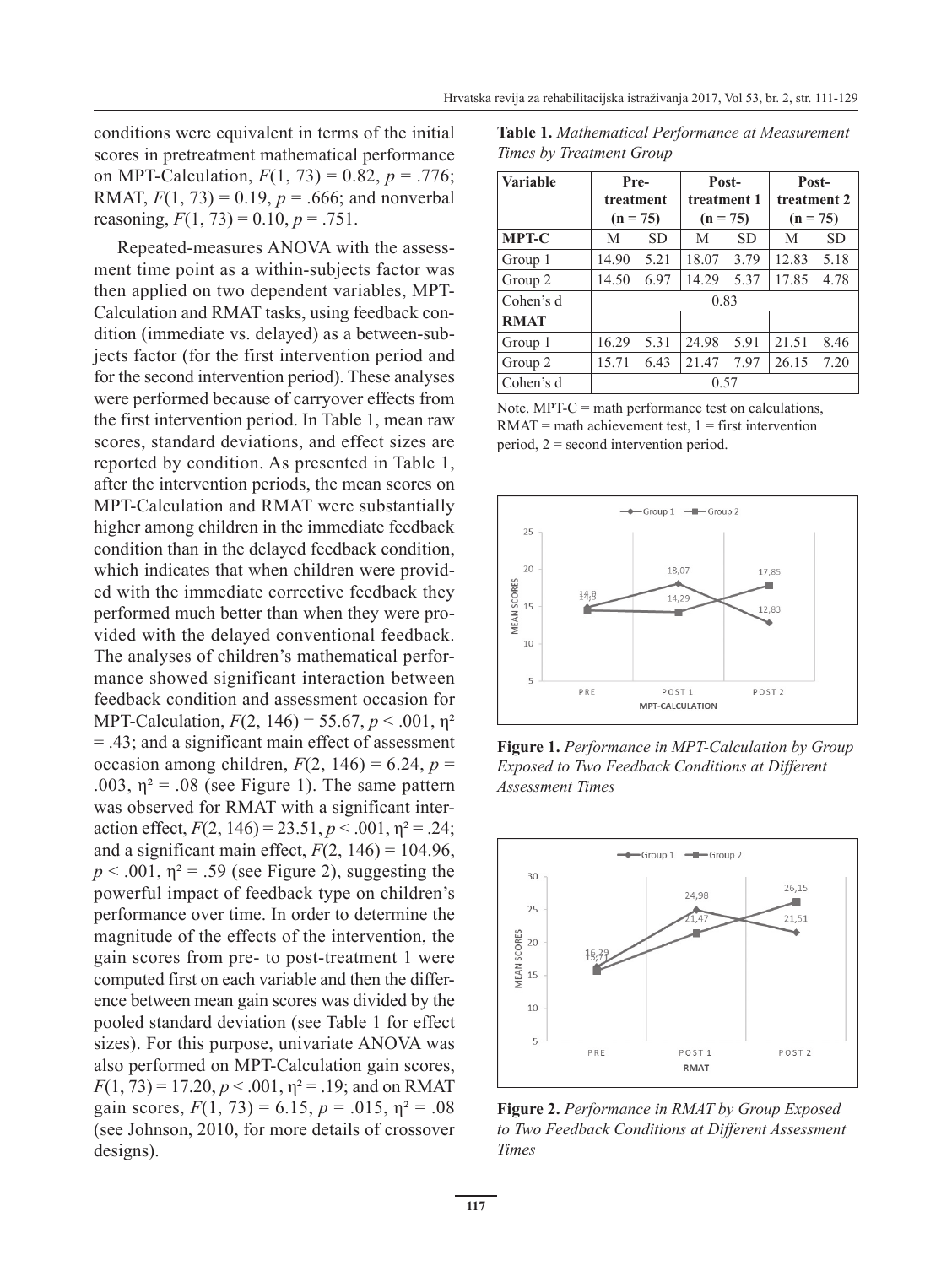To examine children's motivation on a mathematics task, repeated-measures ANOVA was applied to math-related task motivation, with the assessment time as a within-subjects factor and feedback condition (immediate vs. delayed) as a between-subjects factor. Analysis revealed that at the beginning, groups differed significantly in the initial level of math task motivation,  $F(1, 73)$  $= 20.98$ ,  $p < .001$ . After the intervention periods, math-related task motivation among children in the immediate feedback condition was substantially higher than their task motivation in the delayed feedback condition. The results showed significant interaction between feedback condition and assessment occasions for math task motivation,  $F(3, 204) = 64.68$ ,  $p < .001$ ,  $p^2 = .49$ , but not a significant main effect,  $F(3, 204) = 2.77$ ,  $p >$ .04,  $\eta^2$  = .04. In addition, the contrast in math task motivation from pre- to post-test 1 was computed first to create a variable called change in math motivation. The results from the univariate ANOVA showed that the difference between the groups was highly significant  $F(1, 68) = 171.87$ ,  $p < .001$ ,  $p^2 = .72$  (see Johnson, 2010, for more details of crossover designs). The mean responses for all of the total task motivations were broken down by feedback condition and presented in Table 2 and Figure 3.

**Table 2.** *Mean Responses at Measurement Times Assessing Mathematics Task Motivation by Treatment Groups*

| <i><b>Variable</b></i> |            |     |            |     |                                            |     | Pre-test 1   Post-test 1   Pre-test 2   Post-test 2 |           |  |
|------------------------|------------|-----|------------|-----|--------------------------------------------|-----|-----------------------------------------------------|-----------|--|
|                        | $(n = 75)$ |     | $(n = 75)$ |     | $(n = 75)$                                 |     | $(n = 75)$                                          |           |  |
| Math-                  | M          | SD. | M          | SD. | M                                          | SD. | M                                                   | <b>SD</b> |  |
| related task           |            |     |            |     |                                            |     |                                                     |           |  |
| motivation             |            |     |            |     |                                            |     |                                                     |           |  |
| Group 1                |            |     |            |     | 9.85 1.91 12.31 1.59 10.68 2.20 8.85 2.05  |     |                                                     |           |  |
|                        |            |     |            |     |                                            |     |                                                     |           |  |
| Group 2                |            |     |            |     | 12.32 2.23 9.13 1.61 11.44 2.09 12.03 1.97 |     |                                                     |           |  |

Note.  $1 =$  first intervention period,  $2 =$  second intervention period.

Another aspect of this study was to investigate the reciprocal relationship between children's task motivation in mathematics and their mathematical performance (MPT-Calculation and RMAT). Correlations between the sum variables in Table 3 showed that math task motivation was positively



**Figure 3.** *Mathematics Task Motivation by Group Exposed to Two Feedback Conditions at Different Assessment Times* 

associated with posttreatment mathematical performance but not with pretreatment math performance. The high positive correlations between the initial and subsequent math skills also indicated clear consistency in mathematical performance during the follow-up. The findings also revealed that the children's subgroup and their nonverbal intelligence correlated significantly with mathematical performance over time.

Because the analyses showed that treatment effects were significant on children's math task motivation, a change contrast from pre- to post-test 2 was included in the prediction model. Multiple regression analyses were performed between mathematical performance (MPT-Calculation and RMAT) at follow-up as the dependent variable and change in math task motivation as independent variable to determine the extent to which mathematical performance is related to change in math task motivation and to subgroup, as well as to determine the strength of relationships between these variables. The initial math skills tests (MPT-C and RMAT) at pretest were also entered as predictor variables in the regression equation. Table 4 displays statistics from these analyses. As it is shown, *R* for regression was significantly different from zero for the MPT-Calculation, *F*(3, 71)  $= 41.36, p < .001, R^2 = .64$ ; and for RMAT,  $F(3,$  $71$ ) = 17.02, *p* < .001, *R*<sup>2</sup> = .42. This indicates that altogether, about 62% and 39%, respectively, of the variability in performance on MPT-Calculation and RMAT at follow-up was predicted by changes in children's math task motivation, subgroup, and the initial level of their math skills. In addition, the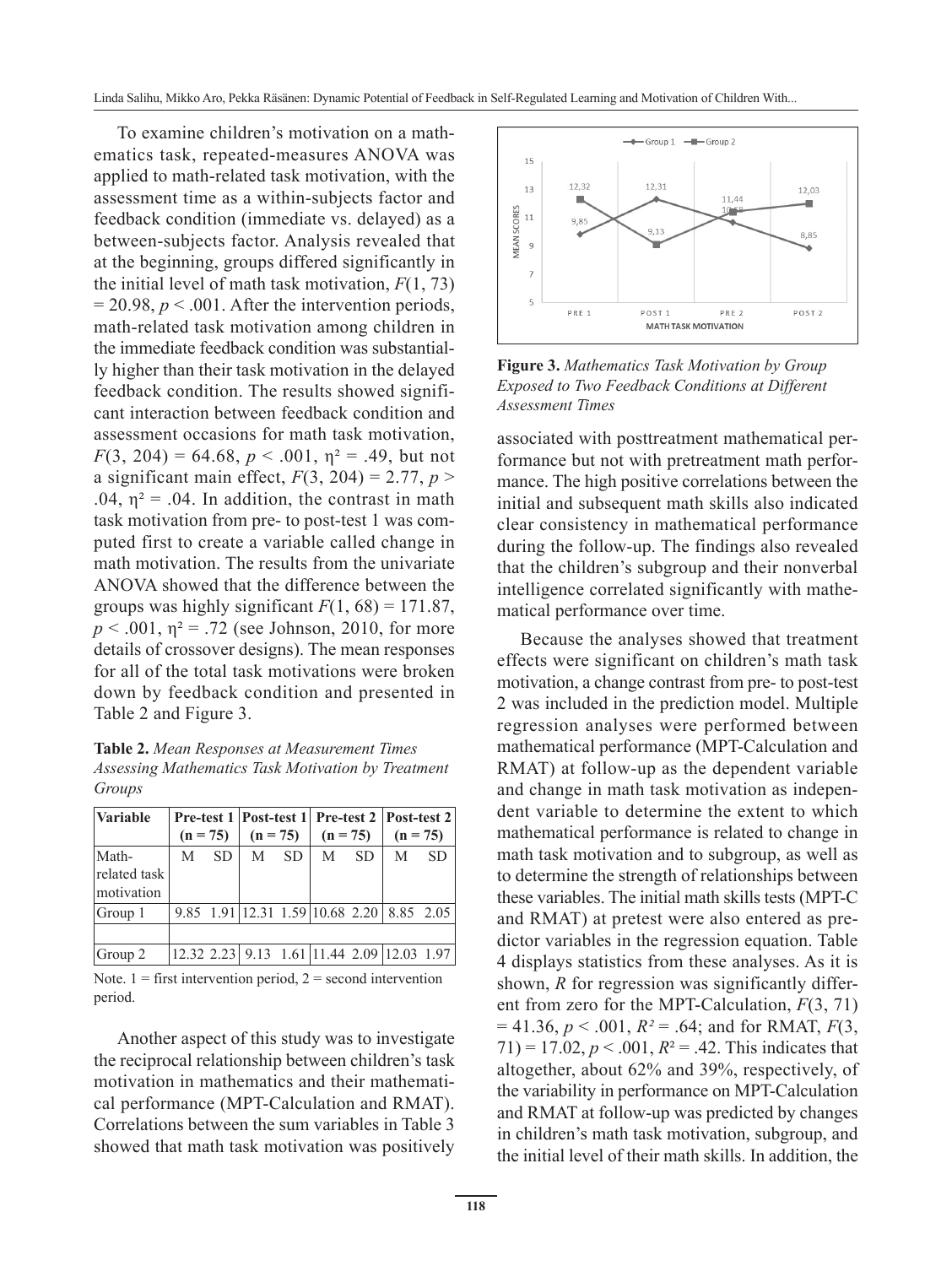| <b>Variable</b>                  |           | $\mathfrak{D}$             | 3        | 4               | 5        | 6        |          | 8        | 9    | 10      | 11     | 12 |
|----------------------------------|-----------|----------------------------|----------|-----------------|----------|----------|----------|----------|------|---------|--------|----|
| 1. MPT-C initial test            |           |                            |          |                 |          |          |          |          |      |         |        |    |
| 2. MPT-C 1                       | .768**    |                            |          |                 |          |          |          |          |      |         |        |    |
| 3. MPT-C 2                       | $.675**$  | $.431**$                   |          |                 |          |          |          |          |      |         |        |    |
| 4. RMAT initial test             | $.702**$  | $.653**$                   | .489**   |                 |          |          |          |          |      |         |        |    |
| <b>5. RMAT 1</b>                 |           | $.818**$ $.831**$ $.831**$ | $.576**$ | $.686**$        |          |          |          |          |      |         |        |    |
| <b>6. RMAT 2</b>                 |           | $.742**$ .576**            |          | $.850**$ .587** | $.730**$ |          |          |          |      |         |        |    |
| 7. Math-task motivation - Pre 1  | .109      | $-.075$                    | .230     | .158            | .018     | .253     |          |          |      |         |        |    |
| 8. Math-task motivation -Post 1  | .128      | $.317**$                   | $-.281$  | .130            | .271     | $-.118$  | $-.039$  |          |      |         |        |    |
| 9. Math-task motivation - Pre 2  | .231      | .230                       | .032     | .200            | .283     | .120     | .242     | $.514**$ |      |         |        |    |
| 10. Math-task motivation -Post 2 | .114      | $-.095$                    | $.448**$ | .173            | .003     | .408**   | $.465**$ | $-.273$  | .204 |         |        |    |
| <b>11. RPM</b>                   | $.355***$ | .263                       | .286     | $.350**$        | $.401**$ | $.348**$ | .062     | .220     | .233 | .027    |        |    |
| 12. Subgroup (MLDs)              | $.561**$  | $.574**$                   |          | $.480**$ .789** | $.645**$ | $.506**$ | $-.085$  | .028     | .068 | $-.003$ | .349** |    |

**Table 3.** *Correlations between Mathematical Performance and Children's Task Motivation, Nonverbal Reasoning, and Their Subgroup (n = 75)*

Note. MPT-C = math performance test on calculations, RMAT = math achievement test, RPM = Raven's Progressive Matrices,  $MLDs$  = mathematical learning difficulties. \*\*p < 0.01.

**Table 4.** *Multiple Regression of Children's Change in Math Motivation, Subgroup, and Initial Math Skills*

| Performance at follow-up |                              |      |     |                    |      |                  |                                     |             |     |                    |      |      |  |  |
|--------------------------|------------------------------|------|-----|--------------------|------|------------------|-------------------------------------|-------------|-----|--------------------|------|------|--|--|
|                          | <b>MPT-Calculation</b>       |      |     |                    |      |                  | <b>RMAT</b>                         |             |     |                    |      |      |  |  |
| <b>Predictor</b>         | B                            | SE   |     | sr(i) <sup>2</sup> | t    | $\boldsymbol{n}$ | B                                   | <b>SE</b>   | ß   | sr(i) <sup>2</sup> | t    | p    |  |  |
| Change in motivation     | .66                          | .21  | .35 | .12                | 3.23 | .002             | .70                                 | .31         | .25 | .06                | 2.26 | .027 |  |  |
| Subgroup (MLDs)          | 7.30                         | 1.36 | .50 | .25                | 5.35 | .001             | 11.20                               | 2.07        | .52 | .27                | 5.41 | .000 |  |  |
| Initial math skills      | .57                          | .08  | .62 | .26                | 7.15 | .001             | .66                                 | .21         | .47 | .08                | 3.18 | .002 |  |  |
| Constant                 | 5.38<br>1.12<br>4.81<br>.001 |      |     |                    |      |                  | 10.87                               | 2.18        |     |                    | 4.98 | .000 |  |  |
|                          | $R^2 = .64$                  |      |     |                    |      |                  |                                     | $R^2 = .42$ |     |                    |      |      |  |  |
|                          | Adjusted $R^2$ = .62         |      |     |                    |      |                  | Adjusted $R^2 = .39$<br>$R = .65**$ |             |     |                    |      |      |  |  |
|                          | $R = .80**$                  |      |     |                    |      |                  |                                     |             |     |                    |      |      |  |  |

Note. MPT = math performance test, RMAT = math achievement test, MLDs = mathematical learning difficulties. \*\*p < 0.01.

squared semipartial correlation coefficients showed that the three predictors accounted for unique variance in MPT-Calculation (12%, 25%, and 26%) and RMAT (6%, 27%, and 8%), suggesting the determinant role of subgroup, changes in math task motivation, as well as initial math skills. It should be noted, however, that the contribution of changes in math motivation on the limited-time RMAT test was not significant, in contrast to the significant contribution from children's previous math skills and subgroup.

# **DISCUSSION**

The present study investigated the effects of feedback on self-regulated learning and motivation of children with MLDs by making comparisons between two conditions: immediate corrective feedback and delayed conventional feedback. The results of the study demonstrated that providing immediate corrective feedback to children with MLDs promoted learning of computational skills, while the use of delayed conventional feedback in most of the cases prevented it. Furthermore, the results show that feedback was operating differently in two opposite directions. It was confirmed that while immediate corrective feedback rapidly improved children's computational math skills, delayed conventional feedback drastically impeded improvement in the two tasks of Calculation and RMAT. It should be noted that the latter finding was unexpected.

Overall, the results showed that immediate corrective feedback through an answer-until-correct format led to significantly higher learning gains by having a noticeable impact on children's math skills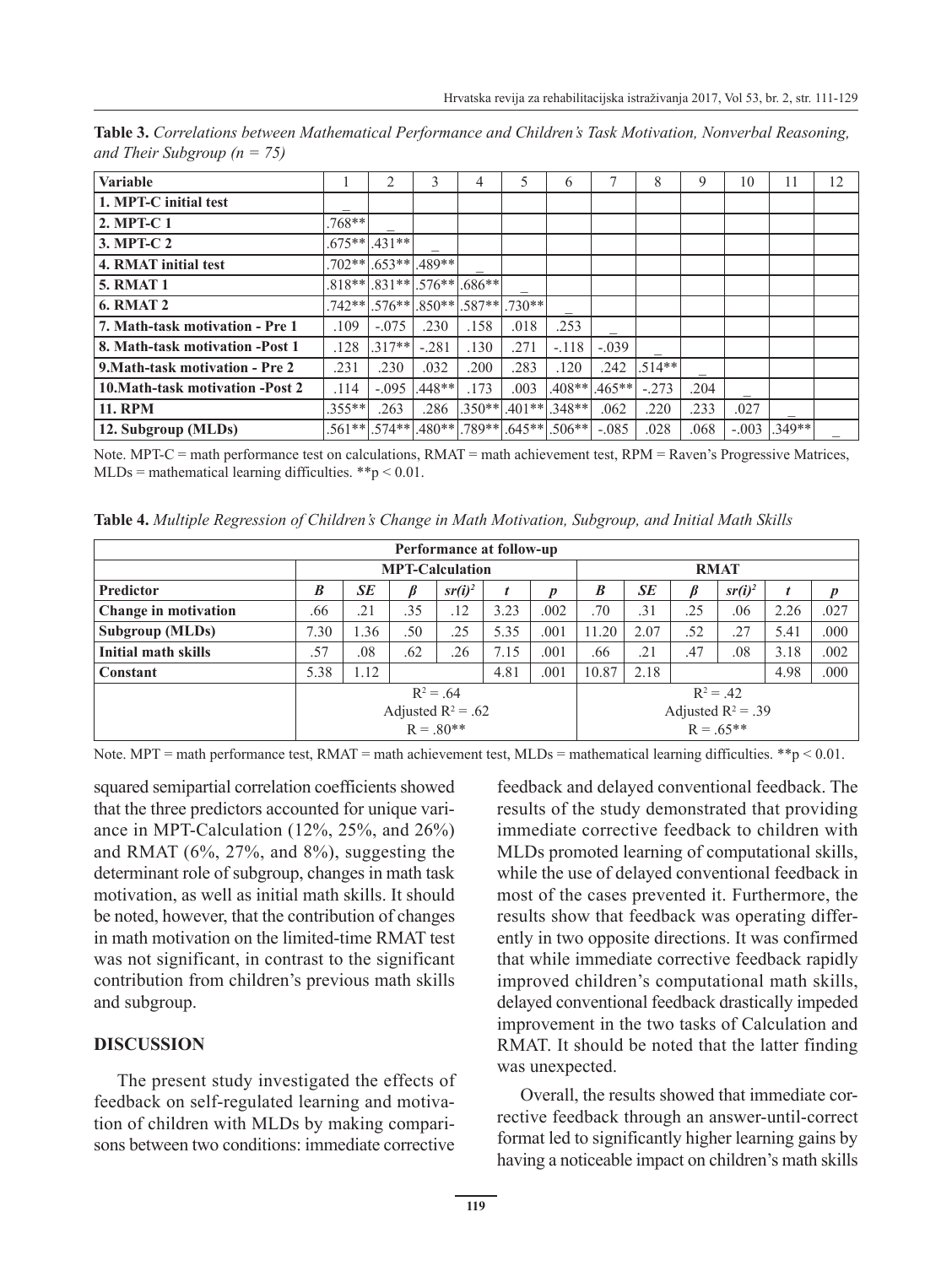performance. The performance of the two groups of children was markedly distinct due to critical differences in the extent to which children mindfully processed information in the two feedback conditions. When children had to discover the correct answer in immediate corrective feedback, they were active seekers of knowledge and skills. When children received verification feedback containing information on the attained score (number of correct and incorrect responses), they lagged far behind in math skills improvement. Instead of useful information relevant to self-assessment and proactive self-engagement with task learning, the scores provided information about proficiency relative to others (Butler & Nisan, 1986) and therefore such feedback may not have much utility for converting errors into new learning. Our results confirm the hypothesis that immediate corrective feedback would be significantly beneficial to children's self-regulation in learning of computational math skills.

There are a number of reasons for this improvement. First, children who received immediate corrective feedback had the opportunity to explore carefully the cues and underlying meanings relevant to the task involved (Dempsey et al., 1993), which enabled them to correct gaps or flaws in their knowledge. In other words, the cues that triggered actions in the form of cognitive strategies guided children's cognitive processing to make repairs in comprehension and positively influenced construction and reconstruction of their knowledge (comprehension) and acquisition of skills (Butler & Winne, 1995). Second, it is evident that this was a salient reflective process since the information provided in immediate corrective feedback, which was then cognitively processed by children during self-regulation, was available for inspection in working memory. Immediate corrective feedback cued deeper processing of computational math skills and thus enhanced children's memory for that information on repeated similar tasks by allowing correct responses to be encoded into memory. Consistent with this finding, researchers (Konrad et al., 2007; Mason & Bruning, 2001; Wager & Mory, 1993) concluded that feedback that drives cognitive processing may offer an additional advantage by facilitating students' subsequent maintenance and transfer of those skills to similar tasks.

In addition, it is worthwhile to emphasise that another source of immediate as well as delayed feedback during the intervention was the internal one that children self-generated by monitoring their rate of progress. Monitoring or self-observation as a cognitive process guided the children's further actions through bridging past performance to the next phase of engaging with a task. As Butler and Winne (1995) noted, it is at these bridging points that self-regulation can serve learning and that feedback should be most useful. However, whether or not a child regulates learning depends to a great extent on his or her self-generated internal feedback triggered by external feedback (immediate or delayed), which in turn may play an essential and determinant role for decision-making in terms of approaching the task in a certain manner. The results show that children's engagement in mental activities aimed at processing the input provided in immediate corrective feedback and preparing an appropriate response, triggered monitoring that generated internal feedback (metacognition) in the form of constructing the reasoning for their responses during completion of a computational math task (for example, determining why and/ or how the chosen response was correct or incorrect). This kind of reasoning has been shown to be uniquely effective for facilitating learning gains (Desoete & Veenman, 2006). Conversely, the knowledge of a score with or without correct and incorrect response implied children's ineffective monitoring of their performance, since it did not provide useful information to them on how to go about task completion and learning. Thus instead of accomplishing the learning task, children in the delayed feedback condition may have decided to disengage from it by escaping the task prematurely mentally or physically (Kluger & DeNisi, 1996), rather than completing it. In such a condition, the task may have turned into nothing more than a guessing activity. Accordingly, the results show that the information provided in delayed conventional feedback was not helpful since it was not used by children to identify errors, actively seek the correct response, and correct their misconceptions on their own. As a result, that information was largely ignored by children, causing a decrease in their cognitive processing and comprehension of arithmetic operations. Consistent with this finding,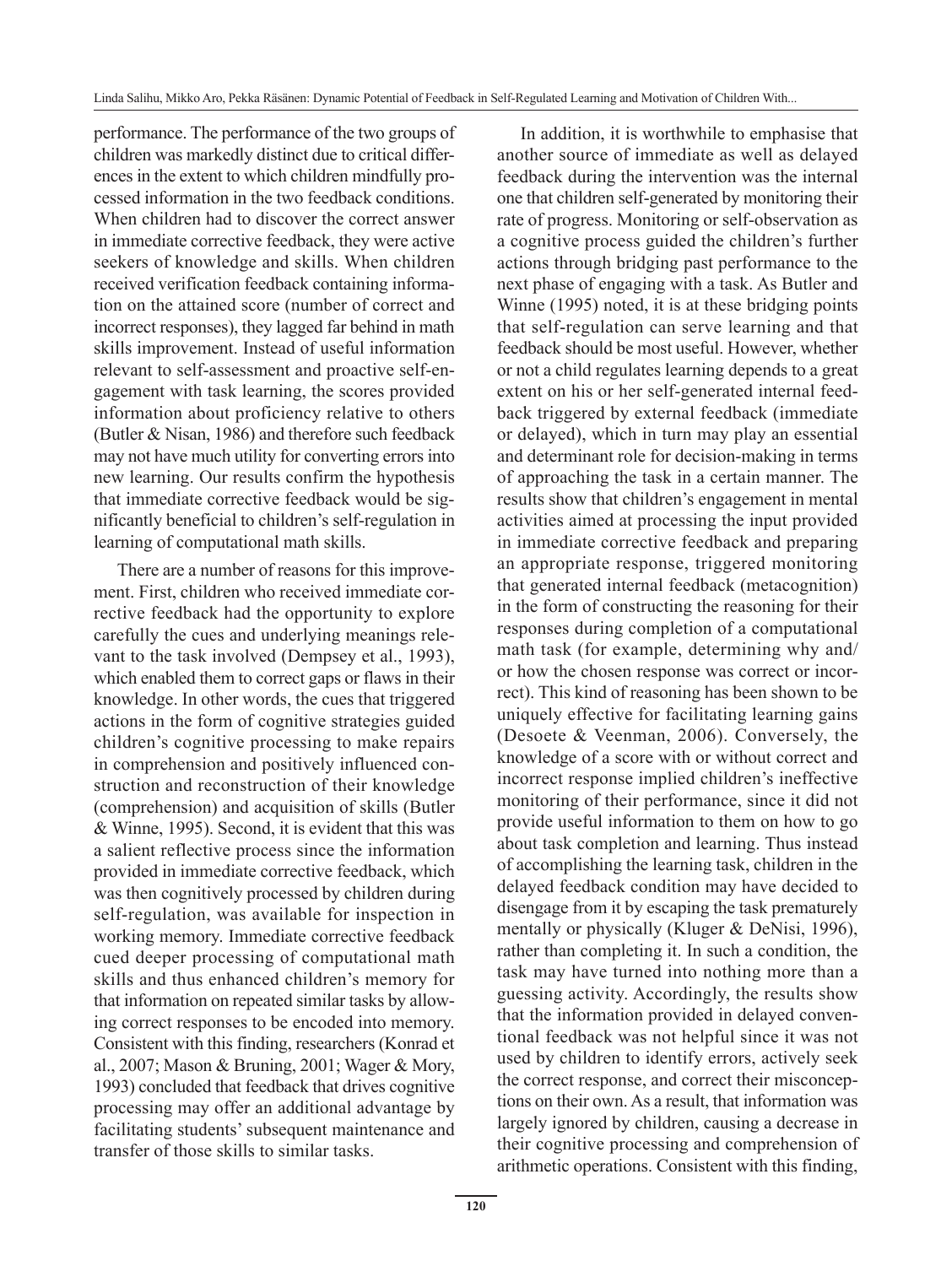Banger-Drowns and associates (1991) concluded that active feedback was reliably more helpful than passive outcome feedback that simply informed the learner whether a response was correct or incorrect.

The findings of the present study suggest that the motivational element at work in both feedback conditions should not be ignored; rather it deserves very close and special attention (Brown et al., 2012). It was confirmed that while immediate corrective feedback enhances children's task motivation in mathematics, delayed conventional feedback substantially suppresses it. Adverse reactions of children in delayed feedback conditions were observed particularly in those tasks that were continually practiced such as Calculation tasks. The current results parallel findings from previous investigations that emphasised that feedback may activate both positive and negative motivational effects (Hirvonen, et al., 2012; Hargreaves, 2013; Shute, 2008; Mory, 2004; Pekrun et al., 2002; Kluger & DeNisi, 1996). An in-depth explanation for clarifying the latter feedback effect was given by Hoska (1993), who noted that usually learners who do not expect to succeed and have a strong intention to avoid failure in performing the learning task may determine that the task warrants little or no effort, and thus they may substantially lower their effort levels in task completion. Under such conditions, even though the learner is able and may feel capable of successfully performing the task, he or she may have decided to expend only minimal effort. Furthermore, since the learner feels that the amount of effort he or she has decided to invest will not be sufficient to achieve success, he or she may decide to reduce effort levels even further, perhaps to the point of not trying or investing any effort at all. In accordance with this interpretation, children in the delayed feedback condition failed to complete the math task but at the same time may have felt that they succeeded in avoiding failure: since they did not try, they did not fail. In other words, children might have reacted to delayed conventional feedback by withdrawing defensively their effort for task completion and by setting up and strengthening continually defensive measures to protect their sense of self-worth.

In sum, the present study provides evidence that feedback can indeed be a double-edged sword (Kluger & DeNisi, 1996): depending on its type (immediate corrective feedback or delayed conventional feedback), it has the potential to trigger mental and emotional reactions that can generate the children's instant decision to complete or avoid the task. Delayed conventional feedback was shown to be inappropriate because it impedes the children's performance as their attention might be diverted away from the task towards concern over the possibility of repeated poor performance or failure, causing continuous decrease in their confidence and sense of self-worth. In such an emotional and mental state, children given delayed conventional feedback were obviously unable to take control and turn failures around. In contrast, children receiving immediate corrective feedback experienced continually increasing levels of competence, which might help them to maintain positive self-images. Consistent with this finding, previous study suggested that the amount of invested effort often increases when struggling learners receive feedback from self-observation that indicates above-average performance, since it gives them learning experiences that are positive and internally satisfying (Narciss & Huth, 2006).

Most of the children who received immediate corrective feedback pursued learning and extended effort with increased willingness to continue working and developing skills. They applied maximum effort, remained on task and did not give up when they encountered difficulties. Moreover, the children responded to difficulties by investing increased amounts of effort in order to overcome them and thus succeeded at doing and accomplishing the task. Being granted the responsibility for self-assessing and for assigning certain points to themselves while completing the test items, children in the immediate feedback condition were not only kept motivated to persist in pursuing the correct answer, but they also felt empowered to take control and responsibility for their own proficiency. Apparently, this kind of positive motivation was feeding children's cognition, mobilising them to undertake actions toward task completion (see Pintrich, 1999, 2003; Zimmerman & Schunk, 2008, for a more complete discussion). It seems that these self-regulatory efforts (cognitive and affective) helped children to compensate their shortcomings in math task performance and learning.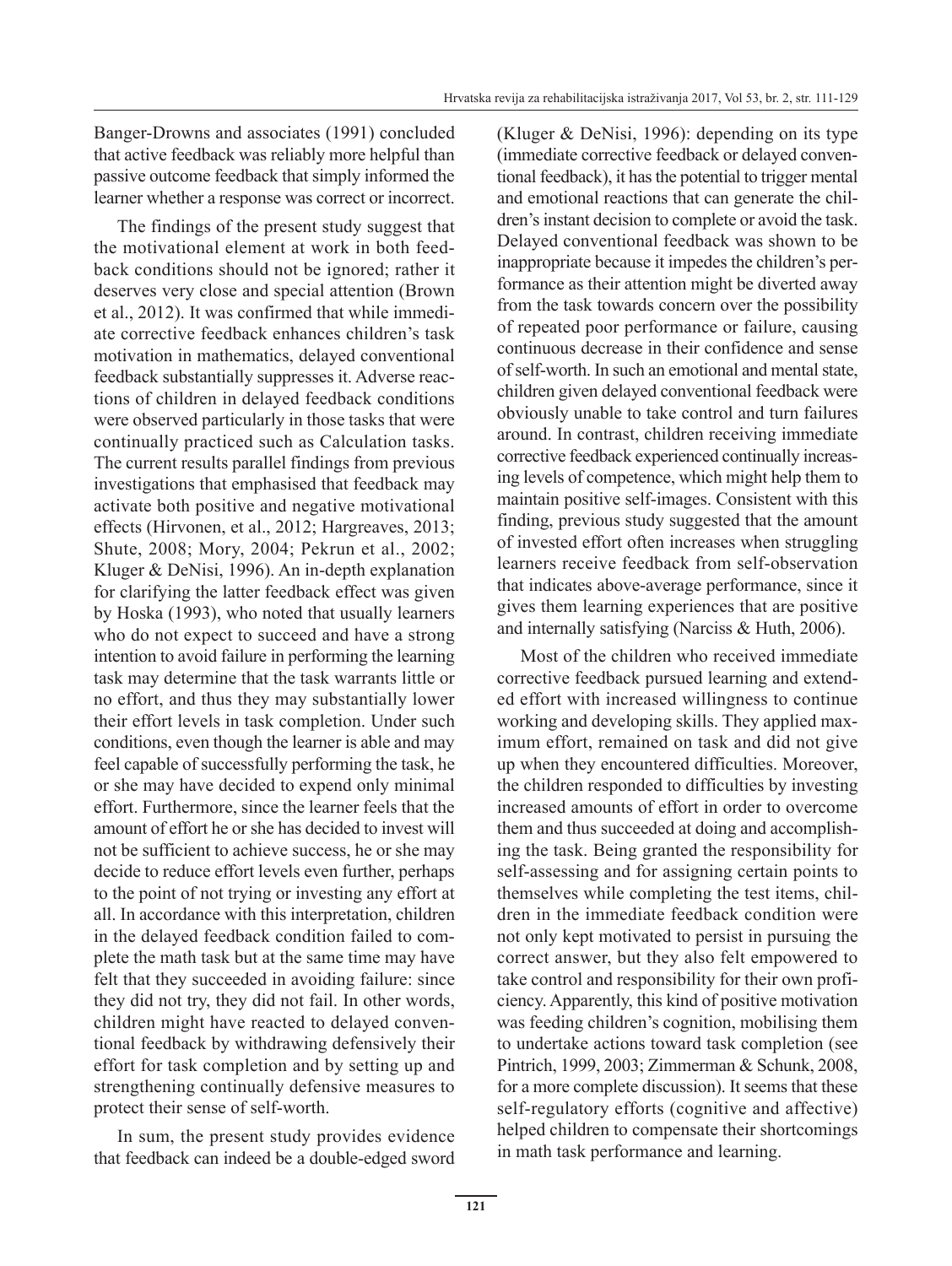In addition, the linkage among self-regulated learning, motivation and feedback type (immediate and delayed) has substantial implications for instructional practices as well as for their design. Our findings support the effectiveness and efficacy of immediate corrective feedback as a supplement to instructional practice on learning computational skills. The study makes the point that all children can learn to be in charge of their own learning, but to do so they need a tool to confirm and verify their solutions during performance, not after it. When we talk about children with learning difficulties, who are not seldom considered as 'difficult to teach', this becomes even more appealing, because they do not yet possess a solid base of knowledge and they have yet to master skills to pursue and proceed to task completion on their own without assistance (Mason & Bruning, 2001; Newman, 2008), and thus they may require several tries before mastering the subject matter (Wiggins, 2004). Clearly, immediate corrective feedback appears to be an effective pedagogical mechanism for promoting learning of computational skills since it serves as a kind of backup tool for the struggling learners. Consequently, it has been instrumental in helping children with MLDs to make positive changes become a reality, as most of them are capable of demonstrating self-instruction, self-assessment and self-monitoring (Hoska, 1993; Garret et al., 2006; Fuchs et al., 2003) without prompting from the teacher. Furthermore, the children in the immediate feedback condition became proactive in terms of taking the responsibility and control for the learning process, rather than reactive, which is more attributed to the children in the delayed feedback condition. This is because by giving children the correct answer before they proceed to the next test item, immediate corrective feedback can increase their confidence and feeling of self-worth. More specifically, children came to a confident knowledge of computational meaning through its constant verification and confirmation. In contrast, when children receiving delayed conventional feedback do not get instant answers, which they are unable to know beforehand, their confidence as well as their sense of self-worth can decrease (Igrić et al., 2012; Schwab et al., 2013).

Another factor to consider is that immediate corrective feedback enables individualised instruction with engagement of all children in the learning process, regardless of the class size, in terms of accepting diversity and embracing inclusion in regular classroom instruction. In this way, such feedback ensures a sound and sensible application of special education in the regular classroom since each individual child can proceed at his or her own pace on an individual basis in accordance with his or her learning needs. In this vein, immediate corrective feedback in our study helped children to learn to depend on themselves and to be willing to explore and push hard the limits for better results, which in turn created higher-quality learning outcomes and thereby may have boosted their sense of competence and well-being (Boekaerts, 1993; Boekaerts & Corno, 2005; Tuominen-Soini et al., 2008; Andresen, 2014). In other words, immediate corrective feedback works because it is not about the child's flaws and it therefore spares his or her self-worth. It provides information during performance and serves as a kind of reinforcer for independent task solving and learning (Dihoff et al., 2005).

# **Limitations**

Although the results are notable, there are at least three limitations that should be taken into account in any attempts to generalise the findings and replicate further the present study. First, the fact that there was deterioration in performance and motivation of children provided with delayed conventional feedback was very discouraging. Nevertheless, in order to find out the truth about how feedback conditions function, we had to use dozens of children to save thousands of others from struggling and suffering in math learning. Second, it is noteworthy that the only aspect of the scale measuring task motivation was the interest task value (Aunola et al., 2006). This means that the scale we used did not include other aspects of task value, such as attainment value and utility value. Undeniably, by considering more aspects of task value, such as those mentioned above, we would be able to get a more complete and comprehensive picture of children's task motivation and its contribution to self-regulation in mathematics learning.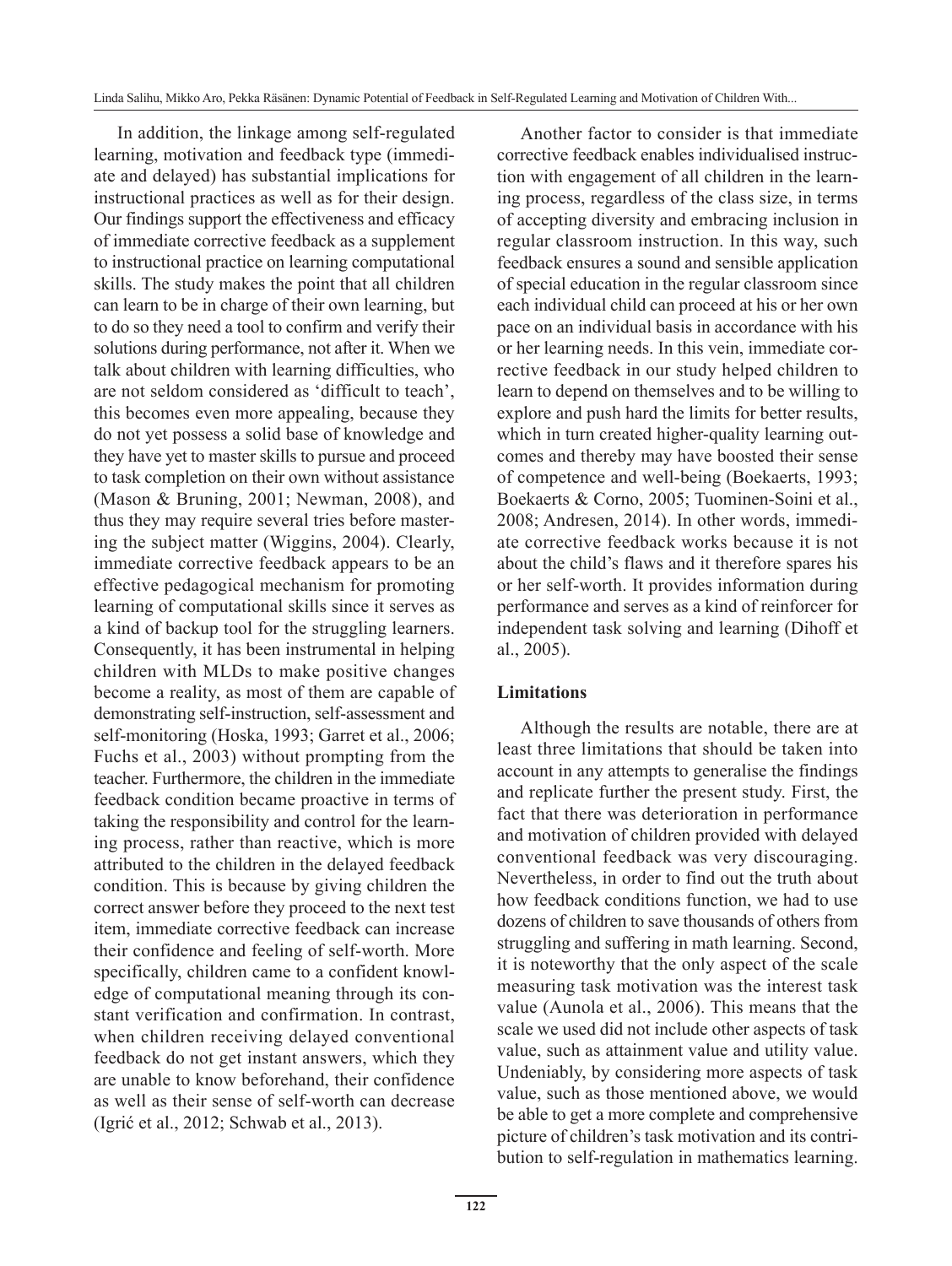Finally, if the study had had a third group as a "real" control group, we would be able to know more about the advantages and disadvantages of treatment conditions by comparing to no intervention (Kluger & DeNisi, 1996).

# **CONCLUSION AND FUTURE DIRECTIONS**

Overall, the results showed, first, that changes in math task motivation at posttest predicted children's mathematical performance at follow-up. This suggests that the changes that happened due to feedback conditions (immediate and delayed) strongly influenced children's cognitive engagement in mathematical performance, particularly on the Calculation task. This was not the case for the RMAT task. Moreover, our findings shed light on the role of subgroup as a potential source of children's performance on math skills. This suggests that the children's mathematical performance was determined by the subgroup's classification (MLDs) to which they belonged. Finally, it is also shown that previous mathematical skills of children predicted the level of mathematical performance at follow-up.

The findings of the present study give insight and understanding into a decades-old instructional concern by demonstrating that despite the amount and prolonged time devoted to mathematics instruction, practice in conjunction with delayed conventional feedback by itself does not improve children's performance, but can also cause decrements in performance (Shute, 2008; McMillan & Workman, 1998; Kluger & DeNisi, 1996). In fact, this kind of instructional practice that is frequently used for math learning provides fewer or no opportunities for children to discover task rules, such as patterns and relationships, and provides little encouragement to do so. As a result, it can turn into nothing more than a meaningless, boring, and frustrating activity for struggling learners with no relevance for them, and consequently with degrading educational outcomes. Thus, the findings of the study provide a sobering lesson for the necessity of pairing practice with appropriate and effective feedback, such as immediate corrective feedback, to help children self-direct their own actions toward the learning task and to make a distinctive difference in their progress.

Finally, behavioural indicators such as positive and negative emotions induced by feedback conditions (immediate and delayed) as the main characteristics of the motivational state represent a vital measure of children's well-being. From all indications we can conclude that delayed conventional feedback is really deteriorating and it is quite obvious that such feedback presents a potential threat to children with learning difficulties. It encourages not only the children's mindlessness but it triggers their impulsiveness, too. Delayed conventional feedback is perceived as a kind of criticism for not doing well, which will cause almost every learner to become defensive by protesting against it, because that kind of criticism stirs up negative emotions that undermine the learner's self-confidence. Indeed, dwelling persistently on distressing situations from the recent or distant academic past is considered to be one of the most destructive mental habits. It is closely linked to depression, and it can sap children's confidence, their ability to solve problems, and their sense of control over their learning and probably their own lives. Thus, teachers and other educators should take the importance of feedback very seriously into consideration, as it may have profound long-term effects as well as harmful consequences not only on children's learning, but also on their well-being. Researchers, educational policymakers, educationalists, psychologists, school counselors, social workers, principals, and parents should often remind themselves that along with learning, children's well-being should become teachers' and other educators' main concern as well as the top priority in their everyday work, and they must accept due responsibility for it. With this in mind, it is also important to acknowledge the powerful role that feedback plays in children's daily school life, and recognise that how children think, feel and perform is dictated to a great extent by the type of feedback they get from their teachers. Working with children with learning difficulties means that teachers should break the conformity and try to put themselves for a while in children's place and look at themselves from children's perspective. That would help them not only to genuinely under-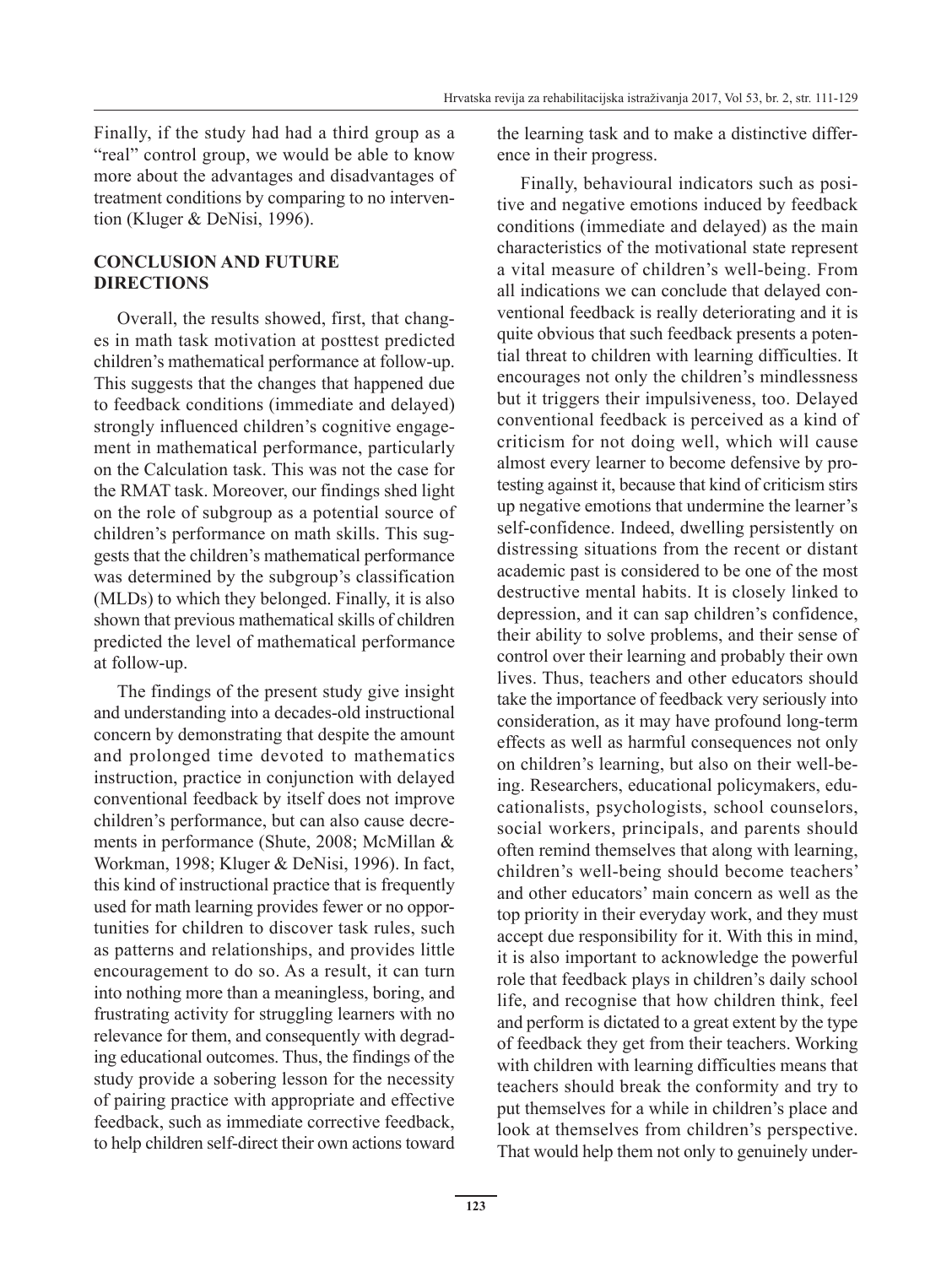stand what is really happening in children's inner world, but most importantly to be able to go further and believe honestly in the motto that "every child can learn" and work humanly to prove it. Toward this aim, future research is needed. We believe that the insights and thoughts from this study will be intriguing for further investigation and exploration of the power of feedback in relation to self-regulation and motivation in mathematics learning.

# **AKNOWLEDGMENTS**

This study was supported by the Finnish Support to the Development of Education Sector in Kosovo (FSDEK II) Project and partly by the University of Prishtina "Hasan Prishtina". Special thanks are due to Dr. Cathal Butler for proofreading the manuscript.

We are deeply grateful to each and every child who participated in the study and made this work possible.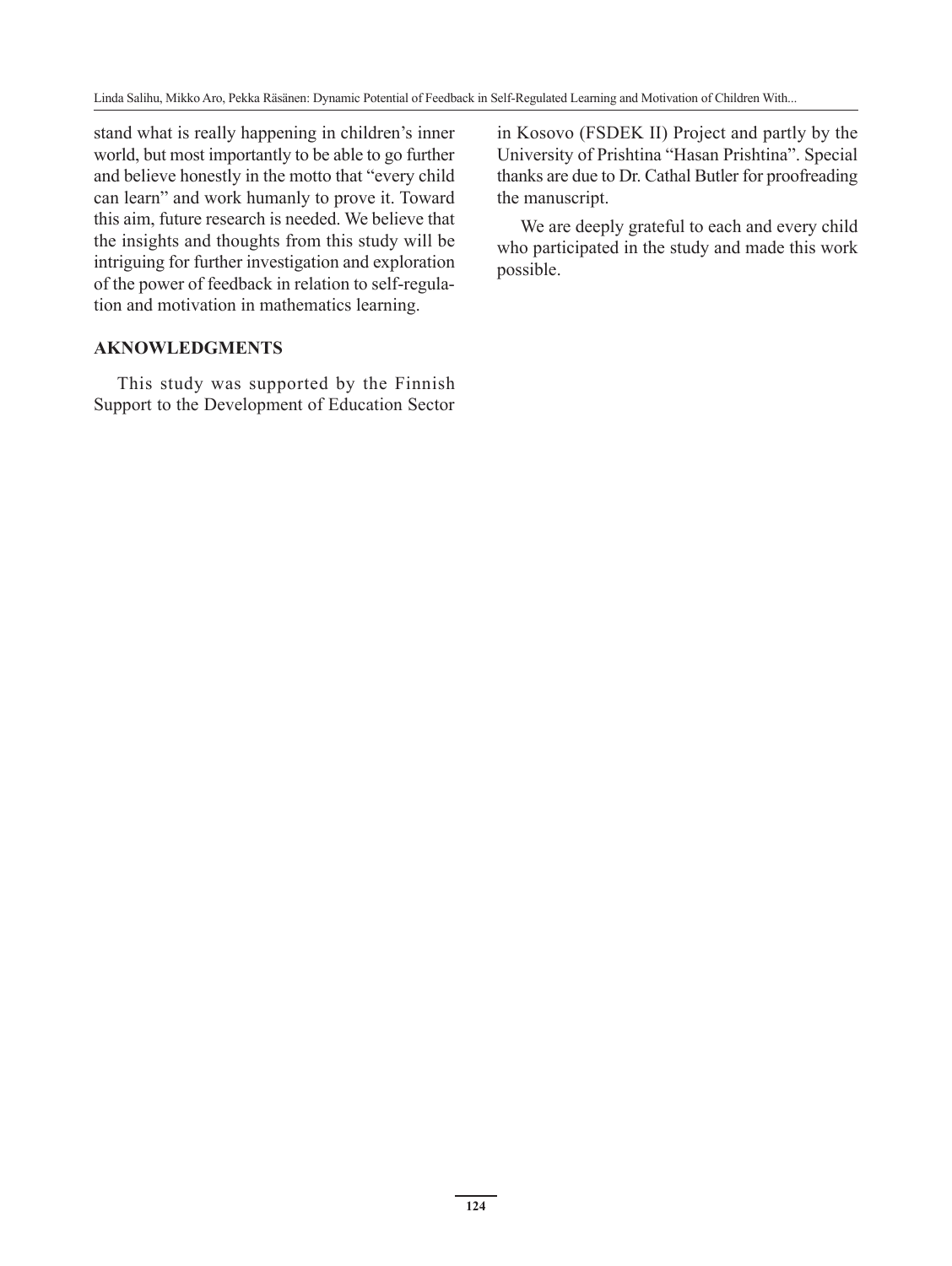#### **REFERENCES**

- Andresen, S. (2014): Educational science and child well-being. In: Ben-Arieh, A., Casas, F., Frønes, I., Korbin, J. E. (Eds.), Handbook of Child Well-Being: Theories, Methods and Policies in Global Perspective 2. (pp. 249-278). New York: Springer Reference.
- Aunola, K., Leskinen, E., Nurmi J.-E. (2006): Developmental dynamics between mathematical performance, task motivation, and teachers' goals during the transition to primary school. British Journal of Educational Psychology, 76, 21-40.
- Bangert-Drowns, R. L., Kulik, C. C., Kulik, J. A., Morgan, M. T. (1991): The instructional effect of feedback in testlike events. Review of Educational Research, 61, 213-238.
- Boekaerts, M., Corno, L. (2005): Self-regulation in the classroom: A perspective on assessment and intervention. Applied Psychology: An International Review, 54, 2, 199-231.
- Boekaerts, M., Niemivirta, M. (2000): Self-regulated learning: Finding a balance between learning goals and egoprotective goals. In: Boekaerts, M., Pintrich, P. R., Zeidner, M. (Eds.), Handbook of Self-Regulation. (pp. 417- 450). San Diego: Academic.
- Boekaerts, M. (1993): Being concerned with well-being and with learning. Educational Psychologist, 28, 2, 149-167.
- Brosvic, G. M., Dihoff, R. E., Epstein, M. L., Cook, M. J. (2006): Feedback facilitates the acquisition and retention of numerical fact series by elementary school students with mathematics learning disabilities. The Psychological Record, 56, 35-54.
- Brown, G. T. L., Harris, L. R., Harnett, J. (2012): Teacher beliefs about feedback within an assessment for learning environment: Endorsement of improved learning over student well- being. Teaching and Teacher Education, 28, 968-978.
- Butler, D. L., Winne, P. H. (1995): Feedback and self-regulated learning: A theoretical synthesis. Review of Educational Research, 65, 3, 245-281.
- Butler, R. (1987): Task-involving and ego-involving properties of evaluations: effects of different feedback conditions on motivational perceptions, interest and performance. Journal of Educational Psychology, 79, 4, 474-482.
- Butler, R., Nisan, M. (1986): Effects of no feedback, task-related comments, and grades on intrinsic motivation and performance. Journal of Educational Psychology, 78, 3, 210-216.
- Corbalan, G., Kester, L., van Merriënboer, J. J. G. (2009): Dynamic task selection: Effects of feedback and learner control on efficiency and motivation. Learning and Instruction, 19, 455-465.
- Dempsey, J., Driscoll, M., Swindell, L. (1993): Text-based feedback. In: Dempsey J., Ales, G. (Eds.), Interactive Instruction and Feedback. (pp. 21-54). Englewood Cliffs: Educational Technology Publications.
- Desoete, A., Veenman, M. (2006): Metacognition in mathematics: Critical issues on nature, theory, assessment and treatment. In: Desoete, A., Veenman, M. (Eds.), Metacognition in Mathematics Education. (pp. 1-10). Hauppauge & New York: Nova Science Publishers.
- DiBattista, D., Gosse, L., Sinnige-Egger, J.-E., Candale, B., Sargeson, K. (2009): Grading scheme, test difficulty and the immediate feedback assessment technique. The Journal of Experimental Education, 77, 4, 311-336.
- Dihoff, R. E., Brosvic, G. M., Epstein, M. L., Cook, M. J. (2005): Adjunctive role for immediate feedback in the acquisition and retention of mathematical fact series by elementary school students classified with mild mental retardation. The Psychological Record, 55, 39-66.
- Dihoff, R. E., Brosvic, G. M., Epstein, M. L., Cook, M. J. (2004): Provision of feedback during preparation for academic testing: Learning is enhanced by immediate but not delayed feedback. The Psychological Record, 54, 207-231.
- Dihoff, R. E., Brosvic, G. M., Epstein, M. L. (2003): The role of feedback during academic testing: The delay retention effect revisited. The Psychological Record, 53, 533-548.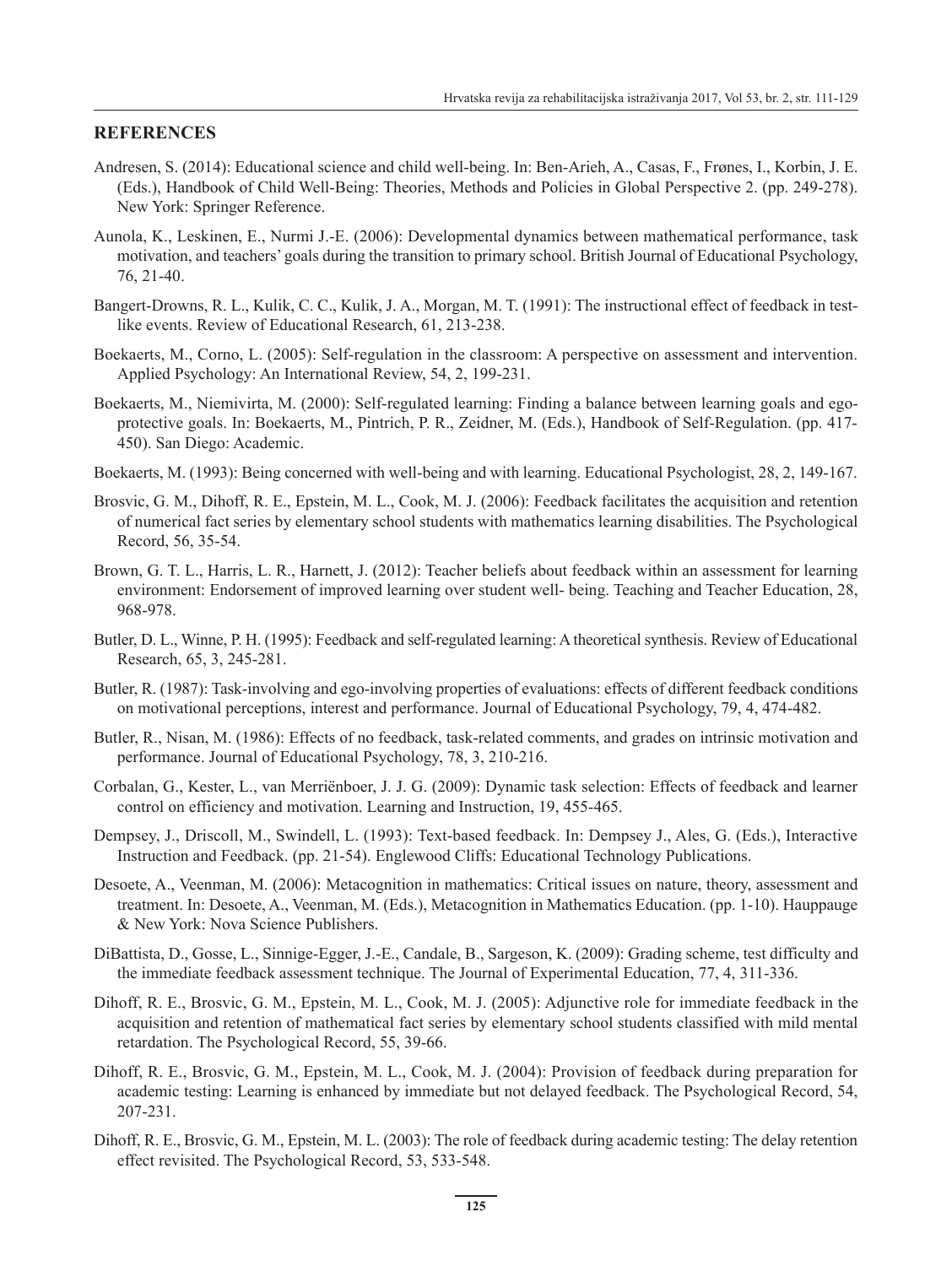Dweck, C. S. (2007): Boosting achievement with messages that motivate. Education Canada, 47, 2, 6-10.

- Epstein, M. L., Brosvic, G. M., Costner, K. L., Dihoff, R. E., Lazarus, A. D. (2003): Effectiveness of feedback during the testing of preschool, elementary school children, and adolescents with developmental delays. The Psychological Record, 53, 177-195.
- Fuchs, L. S., Compton, D. L., Fuchs, D., Hollenbeck, K. N., Craddock, C. F., & Hamlett, C. L.
- (2008): Dynamic assessment of algebraic learning in predicting third graders' development of
- mathematical problem solving. Journal of Educational Psychology, 100, 829-850.
- Fuchs, L. S., Fuchs, D., Prentice, K., Burch, M., Hamlett, C. L., Owen, R., Schroeter, K. (2003): Enhancing thirdgrade students' mathematical problem solving with self-regulated learning strategies. Journal of Educational Psychology, 95, 306-315.
- Fuchs, L. S., Fuchs, D., Hamlett, C. L., Whinnery, K. (1991): Effects of goal line feedback on level, slope, and stability of performance within curriculum-based measurement. Learning Disabilities Research and Practice, 6, 66-74.
- Fuchs, L.S., Fuchs, D. (1986): Effects of systematic formative evaluation A meta analysis. Exceptional Children, 53, 3,199-208.
- Garret, A. J., Mazzocco, M. M. M., Baker, L. (2006): Development of metacognitive skills of prediction and evaluation in children with or without math disability. Learning Disabilities Research and Practice, 21, 77-88.
- Geary, D. C., Hamson, C. O., Hoard, M. K. (2000): Numerical and arithmetical cognition: A longitudinal study of process and concept deficits in children with learning disability. Journal of Experimental Child Psychology, 77, 236-263.
- Geary, D. C., Hoard, M. K., Byrd-Cravent, J., Nugent, L., Numtee, C. (2007): Cognitive mechanisms underlying achievement deficits in children with mathematical learning disability. Child Development, 78, 4, 1343-1359.
- Geary, D. C., Hoard, M. K., Nugent, L., Bailey, D. H. (2012): Mathematical cognition deficits in children with learning disabilities and persistent low achievement: A five-year prospective study. Journal of Educational Psychology, 104, 206-223.
- Gersten, R., Jordan, N. C., Flojo, J. R. (2005): Early identification and interventions for students with mathematical difficulties. Journal of Learning Disabilities, 38, 4, 293-304.
- Gersten, R., Clarke, B. S., Haymond, K., Jordan, N. C. (2011): Screening for Mathematics Difficulties in K-3 Students. (2nd ed.). Portsmouth: RMC Research Corporation, Center on Instruction.
- Hanich, L. B., Jordan, N. C., Kaplan, D., Dick, J. (2001): Performance across different areas of mathematical cognition in children with learning difficulties. Journal of Educational Psychology, 93, 3, 615-626.
- Hargreaves, E. (2013): Inquiring into children's experiences of teacher feedback: Reconceptualising Assessment for Learning. Oxford Review of Education, 39, 1, 229-246.
- Hattie, J., Timperley, H. (2007): The power of feedback. Review of Educational Research, 77, 81- 112.
- Hirvonen, R., Tolvanen, A., Aunola, K., Nurmi, J.-E. (2012): The developmental dynamics of task-avoidant behavior and math performance in kindergarten and elementary school. Learning and Individual Differences, 22, 715-723.
- Hoska, D. M. (1993): Motivating learners through CBI feedback: Developing a positive learner perspective. In: Dempsey, J., Ales, G. (Eds.), Interactive Instruction and Feedback. (pp. 105- 132). Englewood Cliffs: Educational Technology Publications.
- Igrić, Lj., Jakab, A. W., Cvitković, D. (2012): Samoprocjena i procjena ponašanja učenika s
- teškoćama u redovnoj osnovnoj školi [Assessment and self-assessment of behaviour of pupils with difficulties in a regular primary school]. Hrvatska Revija za Rehabilitacijska Istraživanja, 48, 1, 1-10.
- Jastak, S., Wilkinson, G. S. (1984): The Wide Range Achievement Test Revised. Wilmington: Jastak Associates.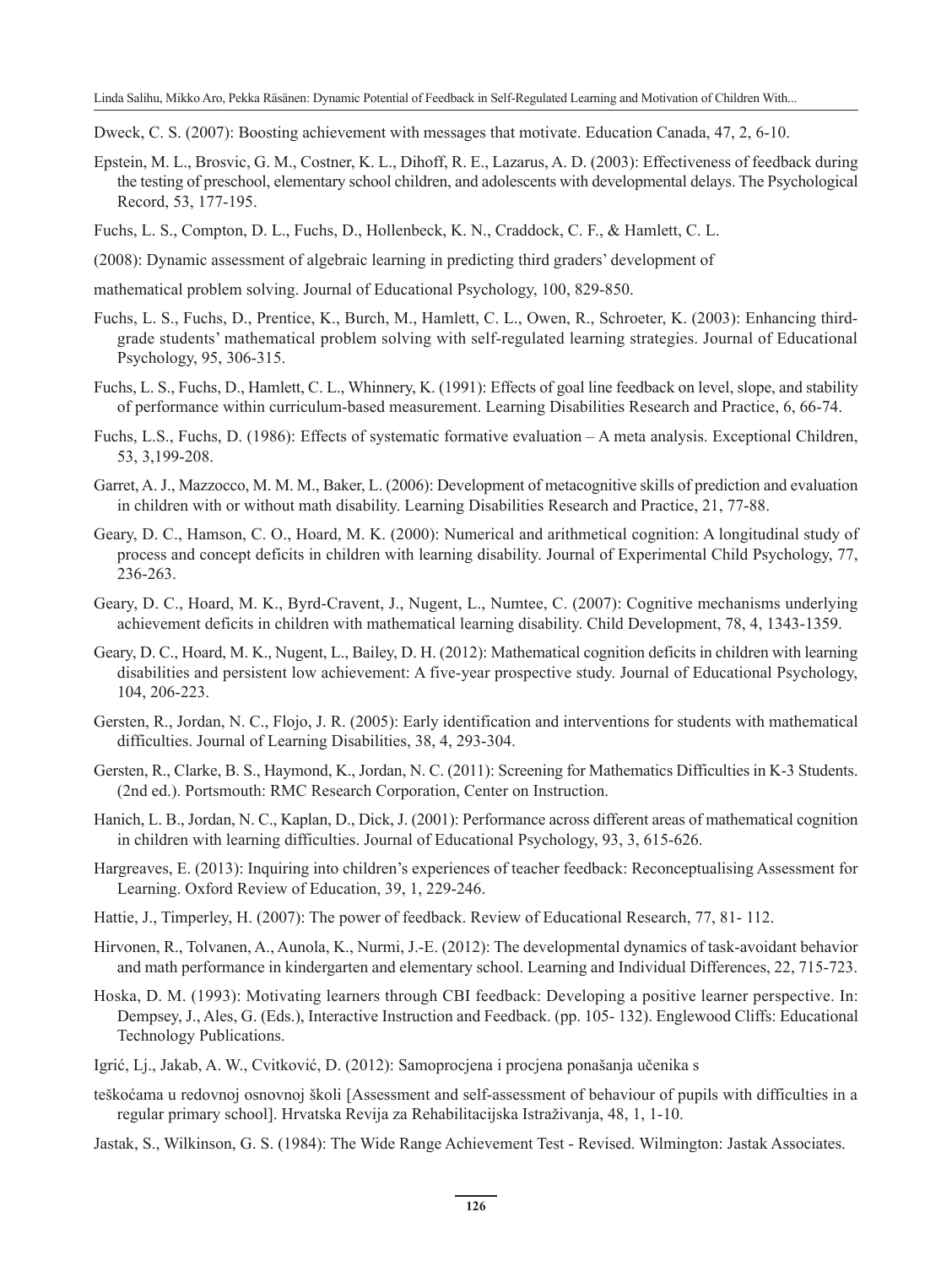- Järvela, S., Järvenoja, H., Näykki, P. (2013): Analyzing regulation of motivation as an individual social process: A situated approach. In: Volet, S., Vauras, M. (Eds.), Interpersonal Regulation of Learning and Motivation. (pp. 170-187). London: Routledge.
- Johnson, D. E. (2010): Crossover experiments. Wiley Interdisciplinary Reviews: Computational
- Statistics, 2, 5, 620-625.
- Jordan, N. C., Hanich, L. B., Kaplan, D. (2003): A longitudinal study of mathematical competencies in children with specific mathematics difficulties versus children with co- morbid mathematics and reading difficulties. Child Development, 74, 834-850.
- Jordan, N. C., Montani, T. O. (1997): Cognitive arithmetic and problem solving: A comparison of children with specific and general mathematics difficulties. Journal of Learning Disabilities, 30, 6, 624-634.
- Keith, N., Richter, T., Naumann, J. (2010): Active/exploratory training promotes transfer even in learners with low motivation and cognitive ability. Applied Psychology: An International Review, 59, 1, 97-123.
- Kluger, A. N., DeNisi, A. (1996): The effects of feedback interventions on performance: A historical review, a metaanalysis, and a preliminary feedback intervention theory. Psychological Bulletin, 119, 254-284.
- Kluger, A. N., DeNisi, A. (1998): Feedback interventions: Toward the understanding of a double- edged sword. Current Directions in Psychological Science, 7, 3, 67-72.
- Konrad, M., Fowler, C. H., Walker, A. R., Test, D. W., Wood, W. M. (2007): Effects of self- determination interventions on the academic skills of students with learning disabilities. Learning Disability Quarterly, 30, 89-113.
- Kulhavy, R. W., Wager, W. (1993): Feedback in programmed instruction: Historical context and implications for practice. In: Dempsey, J., Ales, G. (Eds.), Interactive Instruction and Feedback. (pp. 3-20). Englewood Cliffs: Educational Technology Publications.
- Kulhavy, R. W., Anderson, R. C. (1972): Delay-retention effect with multiple-choice tests. Journal of Educational Psychology, 63, 5, 505-512.
- Kulik, J. A., Kulik, C. C. (1988): Timing of feedback and verbal learning. Review of Educational Research, 58, 1, 79-97.
- Mason, B. J., Bruning, R. H. (2001): Providing feedback in computer-based instruction: What the research tell us. CLASS Research Report No. 9. Center for Instructional Innovation, University of Nebraska-Lincoln.
- Mazzocco, M. M. M. (2007): Defining and differentiating mathematical learning disabilities and difficulties. In: Berch, D. B., Mazzocco, M. M. M. (Eds.), Why is Math So Hard for Some Children: The Nature and Origins of Mathematical Learning Difficulties and Disabilities. (pp. 29-47). Baltimore: Brookes Publishing.
- Mazzocco, M. M. M., Myers, G. F. (2003): Complexities in identifying and defining mathematics learning disability in the primary school-age years. Annals of Dyslexia, 53, 218-253.
- McMillan, J. H., Workman, D. J. (1998): Classroom Assessment and Grading Practices: A Review
- of the Literature. (ERIC Document no. ED453263). Richmond: Metropolitan Educational Research Consortium (MERC).
- Mory, E. H. (2004): Feedback research revisited. In: Jonassen, D. H. (Ed.), Handbook of Research
- on Educational Communications and Technology. (pp. 745-783). Mahwah: Erlbaum.
- Muijs, D., Kyriakides, L., van der Werf, G., Creemers, B., Timperley, H., Earl, L. (2014): State of the art teacher effectiveness and professional learning. School Effectiveness and School Improvement, 25, 231-256.
- Narciss, S., Huth, K. (2006): Fostering achievement and motivation with bug-related tutoring feedback in a computer based training for written subtraction. Learning and Instruction, 16, 310-322.
- Newman, R. S. (2008): The motivational role of adaptive help seeking in self-regulated learning. In: Schunk, D. H., Zimmerman, B. J. (Eds.), Motivation and Self-Regulating Learning: Theory, Research and Applications. (pp. 315-337). New York: Erlbaum.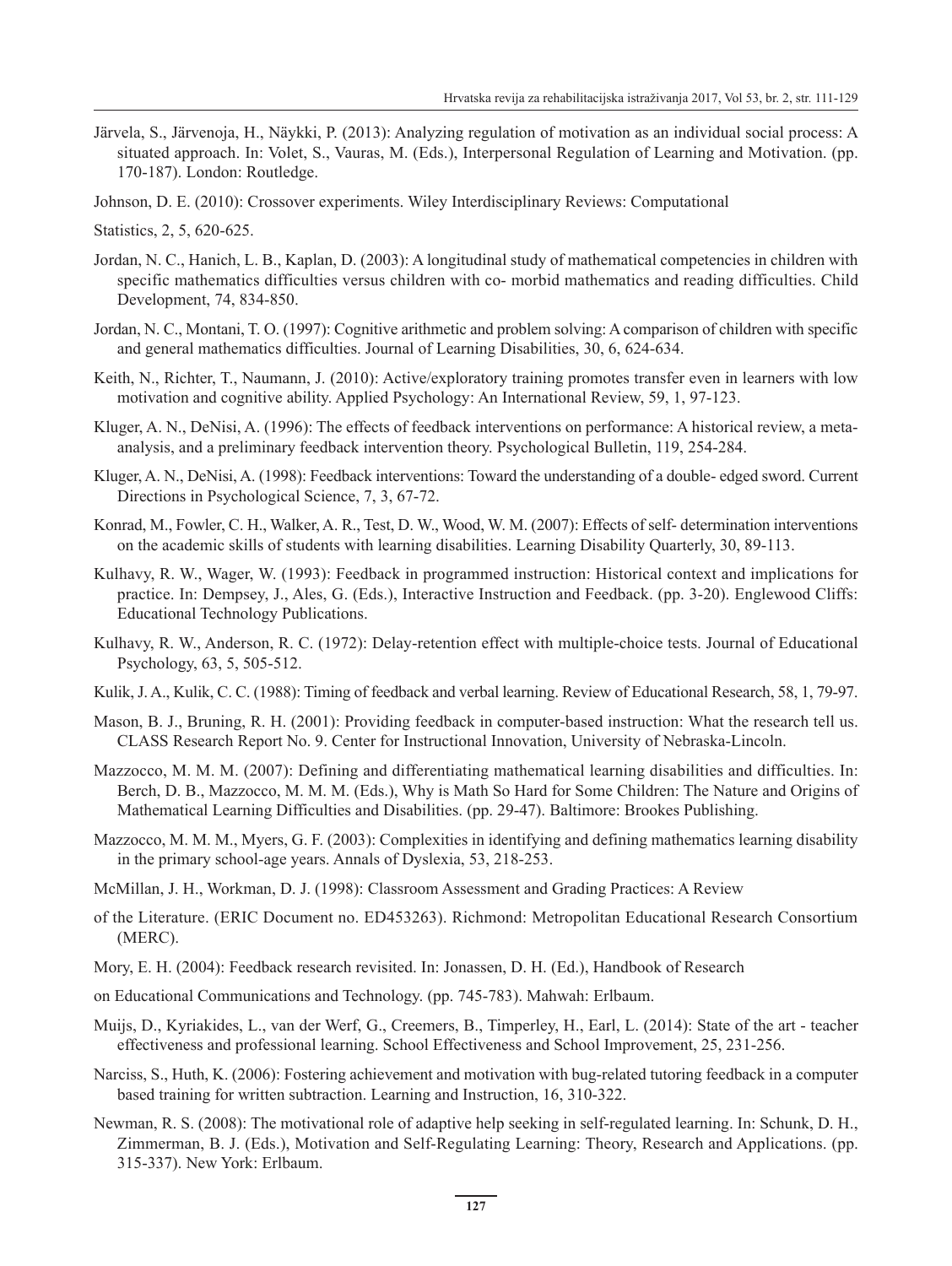- Nurmi, J.-E., Aunola, K. (1999): Task-Value Scale for Children (TVSC). Unpublished test material. University of Jyväskylä.
- Pekrun, R., Goetz, Th., Titz, W., Perry, R. P. (2002): Academic emotions in students' self- regulated learning and achievement: A program of quantitative and qualitative research. Educational Psychologist. 37, 91-105.
- Pintrich, P. R. (2003): A motivational science perspective on the role of student motivation in learning and teaching contexts. Journal of Educational Psychology. 95, 667-686.
- Pintrich, P. R. (1999): The role of motivation in promoting and sustaining self-regulated learning. International Journal of Educational Research. 31, 459-470.
- Raven, J. C. (1976): Standard Progressive Matrices: Sets A, B, C, D & E. Oxford: Oxford Psychologists Press.
- Raven, J., Raven, J. C., Court, J. H. (1998): Manual for Standard Progressive Matrices: Including the Parallel and Plus Versions. San Antonio: Harcourt.
- Räsänen, P. (2004): RMAT (laskutaidon testi 9–12 –vuotiaille: Kasikirja) [A mathematical achievement test for 9–12-year-olds: Manual]. Jyväskylä: Niilo Mäki Institute.
- Räsänen, P., Salihu, L. (2006): RMAT Testi i arritshmërisë në matematikë për moshën 9–12
- vjeçare [A mathematical achievement test for 9–12-year-olds]. Jyväskylä: Niilo Mäki Institute.
- Räsänen, P., Linnanmäki, K., Haapamäki, C., Skagersten, D. (2008): RMAT Test av räknefärdighet hos evelver i åldern 9–12 år [A mathematical achievement test for ages 9–12 in Finnish-Swedish]. Jyväskylä: Niilo Mäki Institute.
- Räsänen, P., Ahonen, T. (1995): Arithmetic disabilities with and without reading difficulties: A comparison of arithmetic errors. Developmental Neuropsychology, 11, 275-295.
- Salihu, L. (2008): Testi i Performancës në Matematikë Kalkulimet (TPM-K) [Mathematics Performance Test on Calculations, MPT-C]. Unpublished test material. University of Prishtina.
- Schunk, D. H. (1996): Goal and self-evaluative influences during children's cognitive skill learning. American Educational Research Journal, 33, 359-382.
- Schunk, D. H., Cox, P. D. (1986): Strategy training and attributional feedback with learning disabled students. Journal of Educational Psychology, 78, 201-209.
- Schwab, S., Gebhardt, M., Gasteiger-Klicpera, B. (2013): Predictors of social inclusion of students
- with and without SEN in integrated settings. Hrvatska Revija za Rehabilitacijska Istraživanja, 49, Supplement, 106-114.
- Shute, V. J. (2008): Focus on formative feedback. Review of Educational Research, 78, 153-189.
- Tuominen-Soini, H., Salmela-Aro, K., Niemivirta, M. (2008): Achievement goal orientations and subjective wellbeing: A person-centered analysis. Learning and Instruction, 18, 251-266.
- Vollmeyer, R., Rheinberg, F. (2005): A surprising effect of feedback on learning. Learning and Instruction, 15, 589-602.
- Wager, W. Mory, E. H. (1993): The role of questions in learning. In: Dempsey, J., Ales, G. (Eds.), Interactive Instruction and Feedback. (pp. 55-73). Englewood Cliffs: Educational Technology Publications.
- Wiggins, G. (2004): Assessment as feedback. New Horizons for Learning, Baltimore: Johns Hopkins School of Education; Retrieved 20 February, 2009 from
- http://education.jhu.edu/PD/newhorizons/strategies/topics/Assessment%20Alternatives/wiggins.htm
- Wiliam, D. (2011): What is assessment for learning? Studies in Educational Evaluation. 37, 3-14.
- Winne, Ph. H., Hadwin, A. F. (2008): The weave of motivation and self-regulated learning. In: Schunk, D. H., Zimmerman, B. J. (Eds.), Motivation and Self-Regulated Learning: Theory, Research and Applications. (pp. 297-314). New York: Erlbaum.